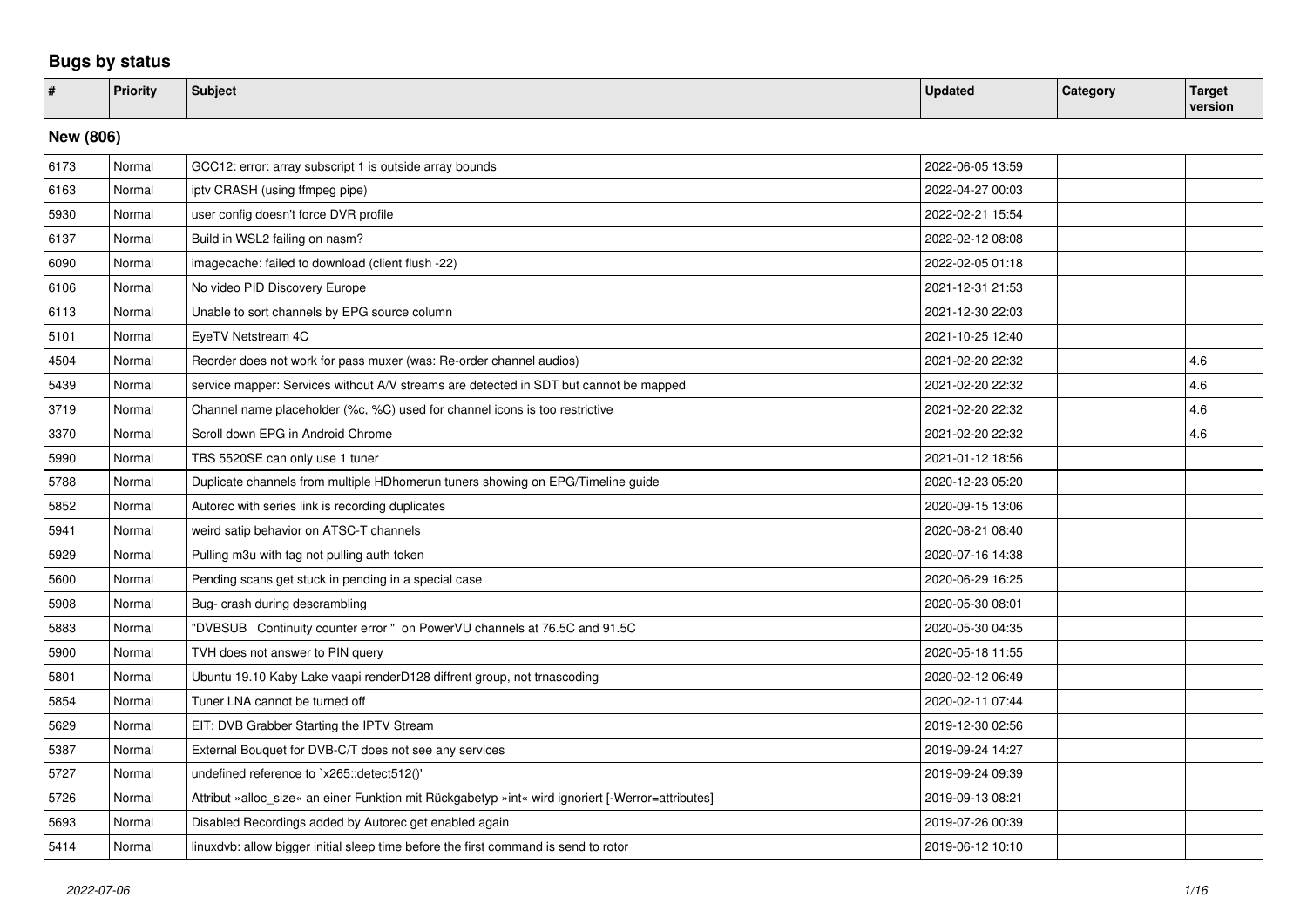| #    | <b>Priority</b> | <b>Subject</b>                                                                           | <b>Updated</b>   | Category | <b>Target</b><br>version |
|------|-----------------|------------------------------------------------------------------------------------------|------------------|----------|--------------------------|
| 5401 | Normal          | Unable to compile on Gentoo - getting error: "_FORTIFY_SOURCE" redefined                 | 2019-05-03 16:51 |          |                          |
| 5596 | Normal          | To many muxes ignored or failed                                                          | 2019-04-14 11:24 |          |                          |
| 5592 | Normal          | No services mapped on ISDB-T (trace included)                                            | 2019-04-07 22:09 |          |                          |
| 5553 | Normal          | "Network discovery" is set to "Disable" after restarting service                         | 2019-03-24 19:50 |          |                          |
| 5559 | Normal          | Memory Information Entries showing negative Numbers                                      | 2019-02-25 15:15 |          |                          |
| 5555 | Normal          | tveadend.org password reset does not work                                                | 2019-02-24 11:45 |          |                          |
| 5557 | Normal          | Bouqets not importing properly                                                           | 2019-02-24 08:55 |          |                          |
| 5528 | Normal          | <b>Accessed Denied</b>                                                                   | 2019-02-06 20:53 |          |                          |
| 5457 | Normal          | 4.3-1690 hangs after starting a recording                                                | 2018-12-26 09:45 |          |                          |
| 5438 | Normal          | DVR Errors not counting up in Subscriptions view                                         | 2018-12-15 18:33 |          |                          |
| 5386 | Normal          | Failed to start Tvheadend - a TV streaming server and DVR                                | 2018-12-03 14:48 |          |                          |
| 5354 | Normal          | Crash does not cause recordings to be marked as failed                                   | 2018-11-26 22:40 |          |                          |
| 5290 | Normal          | User access: Limit connections                                                           | 2018-10-31 07:11 |          |                          |
| 5265 | Normal          | Channel Name not shown in SAT-IP Subscriptions                                           | 2018-10-16 21:06 |          |                          |
| 5196 | Normal          | Crash when using satip server                                                            | 2018-09-10 11:09 |          |                          |
| 5177 | Normal          | Weird stream encoding                                                                    | 2018-08-21 14:13 |          |                          |
| 5133 | Normal          | Incorrect work of USALS                                                                  | 2018-07-06 11:58 |          |                          |
| 5144 | Normal          | tyheadend is not able to handle IPTV master urls                                         | 2018-07-01 22:20 |          |                          |
| 5140 | Normal          | TVHeadend not recording                                                                  | 2018-06-25 15:24 |          |                          |
| 5113 | Normal          | Can't record anything but pass format                                                    | 2018-06-20 03:44 |          |                          |
| 5122 | Normal          | xmltv/channels error                                                                     | 2018-05-26 10:27 |          |                          |
| 5112 | Normal          | error: 'strncpy' output truncated before terminating                                     | 2018-05-17 23:51 |          |                          |
| 5105 | Normal          | Alter programme description to include detailed information removes original description | 2018-05-07 13:11 |          |                          |
| 5033 | Normal          | Libav can not find parser                                                                | 2018-04-17 22:21 |          |                          |
| 5035 | Normal          | Wrong order of channels                                                                  | 2018-04-08 18:40 |          |                          |
| 5050 | Normal          | Service name changed                                                                     | 2018-04-01 22:10 |          |                          |
| 4958 | Normal          | TVH commences recording too soon with pre-padding set and using EIT p/f                  | 2018-03-03 18:34 |          |                          |
| 4773 | Normal          | Memory leak in 4.2 and 4.3 when loading epg                                              | 2018-02-07 23:21 |          |                          |
| 4864 | Normal          | Compile warnings                                                                         | 2018-01-16 11:39 |          |                          |
| 4812 | Normal          | Crash when scanning/playing DVB-S2 channels                                              | 2017-12-26 22:06 |          |                          |
| 4763 | Normal          | Truncated matroska recordings after CC errors                                            | 2017-12-04 16:31 |          |                          |
| 4614 | Normal          | %p in post recording command partly broken                                               | 2017-09-25 22:10 |          |                          |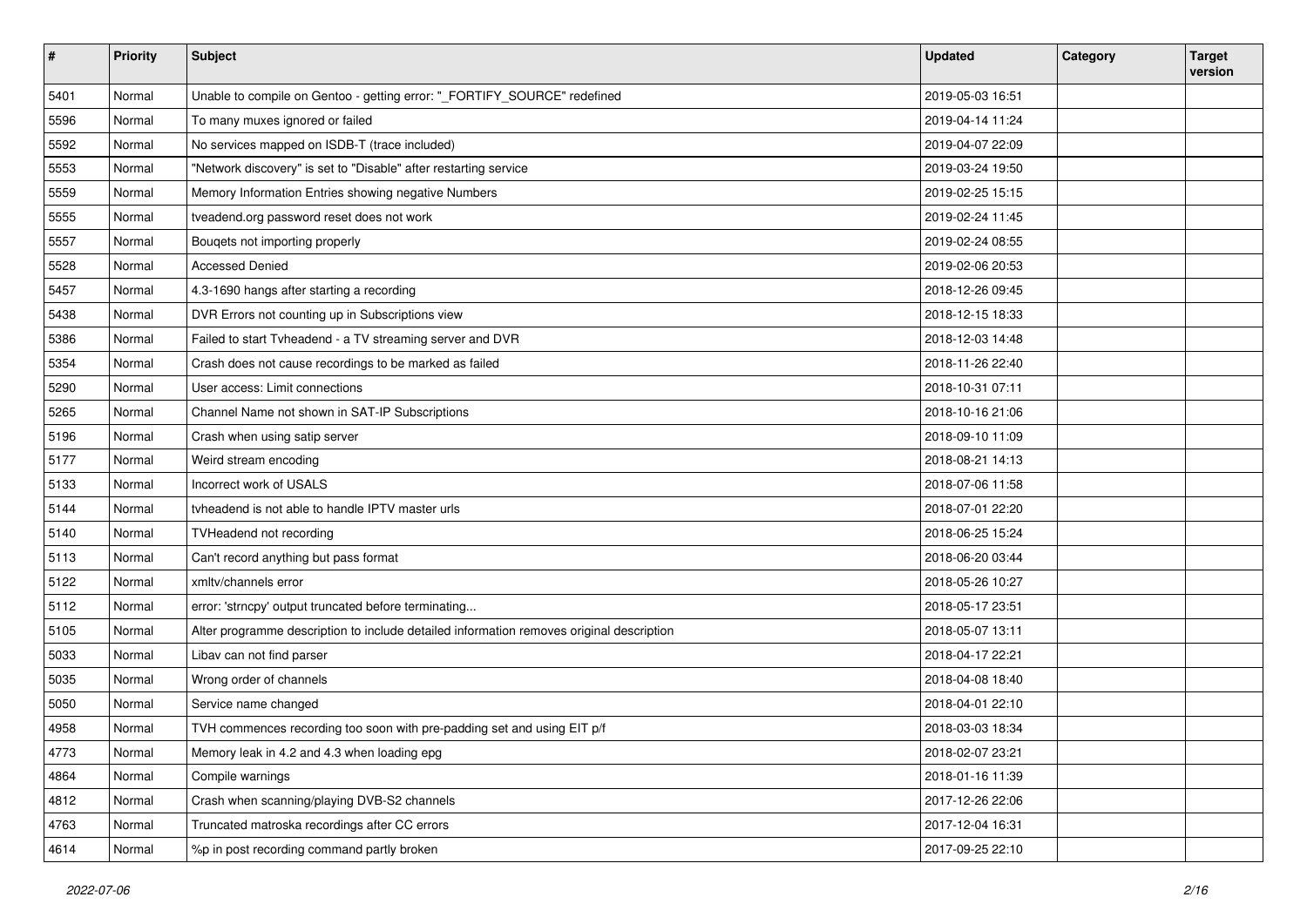| $\vert$ # | <b>Priority</b> | Subject                                                                                                   | <b>Updated</b>   | Category | <b>Target</b><br>version |
|-----------|-----------------|-----------------------------------------------------------------------------------------------------------|------------------|----------|--------------------------|
| 4596      | Normal          | Pausing in live-tv modus causes screenfreeze.                                                             | 2017-09-16 03:47 |          |                          |
| 4597      | Normal          | Video Transcode failing on 4.3-472~g8fc3520                                                               | 2017-09-15 19:05 |          |                          |
| 4590      | Normal          | TVHeadend 4.3-468~g54c999717 is FTBFS on Ubuntu Xenial ppc64el (GCC6.3)                                   | 2017-09-14 15:23 |          |                          |
| 4579      | Normal          | TVH crashes on specific channel when requested with transcoding                                           | 2017-09-09 18:48 |          |                          |
| 4530      | Normal          | can't get track url in m3u properly if track url too long                                                 | 2017-08-15 19:08 |          |                          |
| 4497      | Normal          | Rotor *weirdness* when tuning is not complete                                                             | 2017-07-29 10:02 |          |                          |
| 4495      | Normal          | Force scan not working                                                                                    | 2017-07-22 19:37 |          |                          |
| 4479      | Normal          | data errors                                                                                               | 2017-07-19 07:06 |          |                          |
| 4486      | Normal          | Can't compile ffmpeg                                                                                      | 2017-07-18 15:04 |          |                          |
| 4468      | Normal          | Tvheadend Sat>IP Server is not recognized by Eyetv                                                        | 2017-07-09 14:23 |          |                          |
| 3979      | Normal          | DVB-T Provider Names keep vanishing and reappearing                                                       | 2017-06-16 20:31 |          |                          |
| 4385      | Normal          | Invalid DKIM signature / mail notifications goes to SPAM                                                  | 2017-05-23 19:53 |          |                          |
| 4341      | Normal          | SAT>IP server: Add support for standard SAT>IP HTTP requests for MPEG-TS streams                          | 2017-05-23 09:05 |          | 999                      |
| 4358      | Low             | SAT>IP server - provide rtsp playlist for X_SATIPM3U tag                                                  | 2017-05-12 10:02 |          | 999                      |
| 4338      | Normal          | hdhomerun device restarting not stopping tvheadend subscriptions                                          | 2017-04-28 13:11 |          |                          |
| 4171      | Normal          | Crash in epggrab                                                                                          | 2017-04-19 10:29 |          |                          |
| 4317      | Normal          | Bouquets aren't processed unless relevant EPG grabber is enabled                                          | 2017-04-12 01:12 |          |                          |
| 4245      | Normal          | DVR Failed Recordings are not showing File Missing displayed in Web UI                                    | 2017-02-19 22:05 |          |                          |
| 4204      | Normal          | Listening on ports does not work when ipv6 is disabled                                                    | 2017-01-28 20:06 |          |                          |
| 4143      | Normal          | HD h264 stream has stutter video                                                                          | 2016-12-21 22:30 |          |                          |
| 3894      | Normal          | if i prog a record over webif the retention is 0                                                          | 2016-12-10 13:43 |          |                          |
| 4094      | Normal          | Failure to tune DVB-T2 using Panasonic MN88472, dvbv5-scan OK                                             | 2016-11-24 09:22 |          |                          |
| 4072      | Normal          | tvheadend not working dvb-s(2), but on same conf dvb-t working                                            | 2016-11-06 19:16 |          |                          |
| 3924      | Normal          | Recordings older than 30 days are always deleted, even with the correct settings                          | 2016-09-04 16:52 |          |                          |
| 3929      | Normal          | load balancing with two servers as input / server farm                                                    | 2016-08-12 15:14 |          |                          |
| 3913      | Normal          | Recordings do not play properly                                                                           | 2016-07-26 18:53 |          |                          |
| 3884      | Normal          | service mapper overriden by epggrab (or normal watching)                                                  | 2016-07-05 01:17 |          |                          |
| 3855      | Normal          | tyheadend seems confused about DVB stream properties changing during a recording                          | 2016-06-23 21:34 |          |                          |
| 3867      | Normal          | If cache scheme = "sync" and stream profile = "pass", tyheadend will cause excessive I/O and leaks memory | 2016-06-23 21:09 |          |                          |
| 3842      | Normal          | New muxes + changed muxes -- no update when Symbol Rate on Transponder is changed                         | 2016-06-08 11:13 |          |                          |
| 3813      | Normal          | Menu EPG-rebuild                                                                                          | 2016-05-18 21:33 |          |                          |
| 3812      | Normal          | Autorec: missing documentation of duplicate handling                                                      | 2016-05-17 22:54 |          |                          |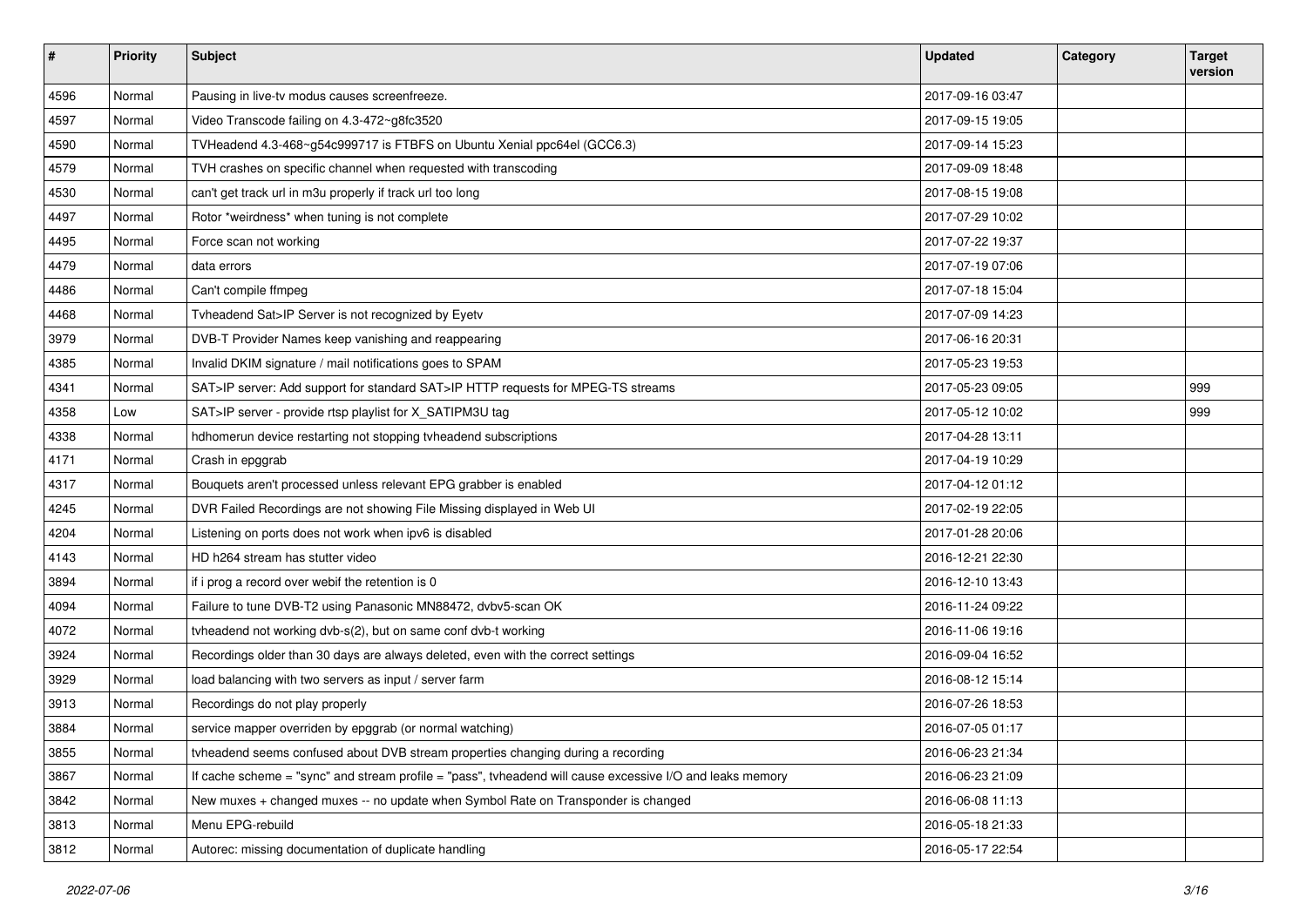| $\pmb{\#}$ | <b>Priority</b> | <b>Subject</b>                                                                                 | <b>Updated</b>   | Category      | <b>Target</b><br>version |
|------------|-----------------|------------------------------------------------------------------------------------------------|------------------|---------------|--------------------------|
| 3725       | Normal          | cannot record 2 shows on same frequency with hdhomerun transcoding                             | 2016-04-19 15:24 |               |                          |
| 3673       | Normal          | 4.0: Crash while recording                                                                     | 2016-03-31 08:27 |               |                          |
| 3597       | Normal          | ffmpeg 3.0 on release/4.0                                                                      | 2016-03-16 23:05 |               |                          |
| 3585       | Normal          | Problem with specific icon channel                                                             | 2016-02-24 10:20 |               |                          |
| 3593       | Normal          | TvHeadend testing stops working after start recording                                          | 2016-02-24 10:10 |               |                          |
| 3456       | Normal          | USALS (Universal Satellite Automatic Location System)                                          | 2015-12-31 15:43 |               |                          |
| 3451       | Normal          | transcoding x265 memory leak                                                                   | 2015-12-29 19:43 |               |                          |
| 3447       | Normal          | failed transcode not reported as failed recording                                              | 2015-12-28 19:28 |               |                          |
| 3409       | Normal          | map sevicess issue                                                                             | 2015-12-11 21:37 |               |                          |
| 3342       | Normal          | crash on oscam restart                                                                         | 2015-11-27 10:28 |               |                          |
| 3324       | Normal          | IPTV not stream                                                                                | 2015-11-20 16:16 |               |                          |
| 3316       | Normal          | No channels will start playback                                                                | 2015-11-18 12:24 |               |                          |
| 3258       | Normal          | First start of a channel takes quite some time                                                 | 2015-11-03 21:16 |               |                          |
| 3247       | Normal          | system log                                                                                     | 2015-11-03 18:21 |               |                          |
| 3070       | Normal          | Power usage on Synology NAS                                                                    | 2015-09-07 18:59 |               |                          |
| 2983       | Normal          | Recordings on two channels with same start time (SD and HD usually) mark each other as re-runs | 2015-08-28 15:26 |               |                          |
| 2978       | Normal          | Can't login with Unicode username                                                              | 2015-06-28 16:36 |               |                          |
| 2962       | Normal          | Separate string                                                                                | 2015-06-22 22:29 |               |                          |
| 2875       | Normal          | Can't scan satellites 110w and 119w                                                            | 2015-05-25 09:10 |               |                          |
| 2847       | Normal          | High CPU usage and scanning doesn't work?                                                      | 2015-05-20 16:14 |               |                          |
| 2782       | Normal          | Crash when play scrambled program which has 0B00(conax) CAID with Android Box                  | 2015-04-15 14:39 |               |                          |
| 2726       | Normal          | Not play channel on android device. XBMC played                                                | 2015-03-22 20:20 |               |                          |
| 2692       | Normal          | Registration@Movian                                                                            | 2015-02-24 20:44 |               |                          |
| 5760       | Normal          | 'Clear all statistics' button does not clear disconnected channel stats                        | 2021-03-10 19:50 | API           |                          |
| 5571       | Normal          | next status is not updated if the frist upcoming recording is disabled in the gui              | 2019-03-11 22:12 | <b>API</b>    |                          |
| 4800       | Normal          | api error with username-password                                                               | 2017-12-21 20:21 | <b>API</b>    |                          |
| 4728       | Normal          | Unsupport DVN jet 5.3, Request CAID error                                                      | 2017-11-25 13:51 | <b>API</b>    |                          |
| 3874       | Normal          | status.xml "next" includes recordings tagged as skipped/rerun                                  | 2016-06-26 11:16 | API           |                          |
| 3271       | Normal          | EPG api export for one channel is wrong                                                        | 2015-11-05 09:57 | API           |                          |
| 3025       | Normal          | Multiple recordings of the same event have the same ID                                         | 2015-09-28 18:17 | API           |                          |
| 6140       | Normal          | "tvheadend --firstrun --abort" exits without saving the configuration                          | 2022-02-18 13:55 | Configuration |                          |
| 5983       | Normal          | Adding tag to channel hides channel in EPG view                                                | 2020-12-07 00:20 | Configuration |                          |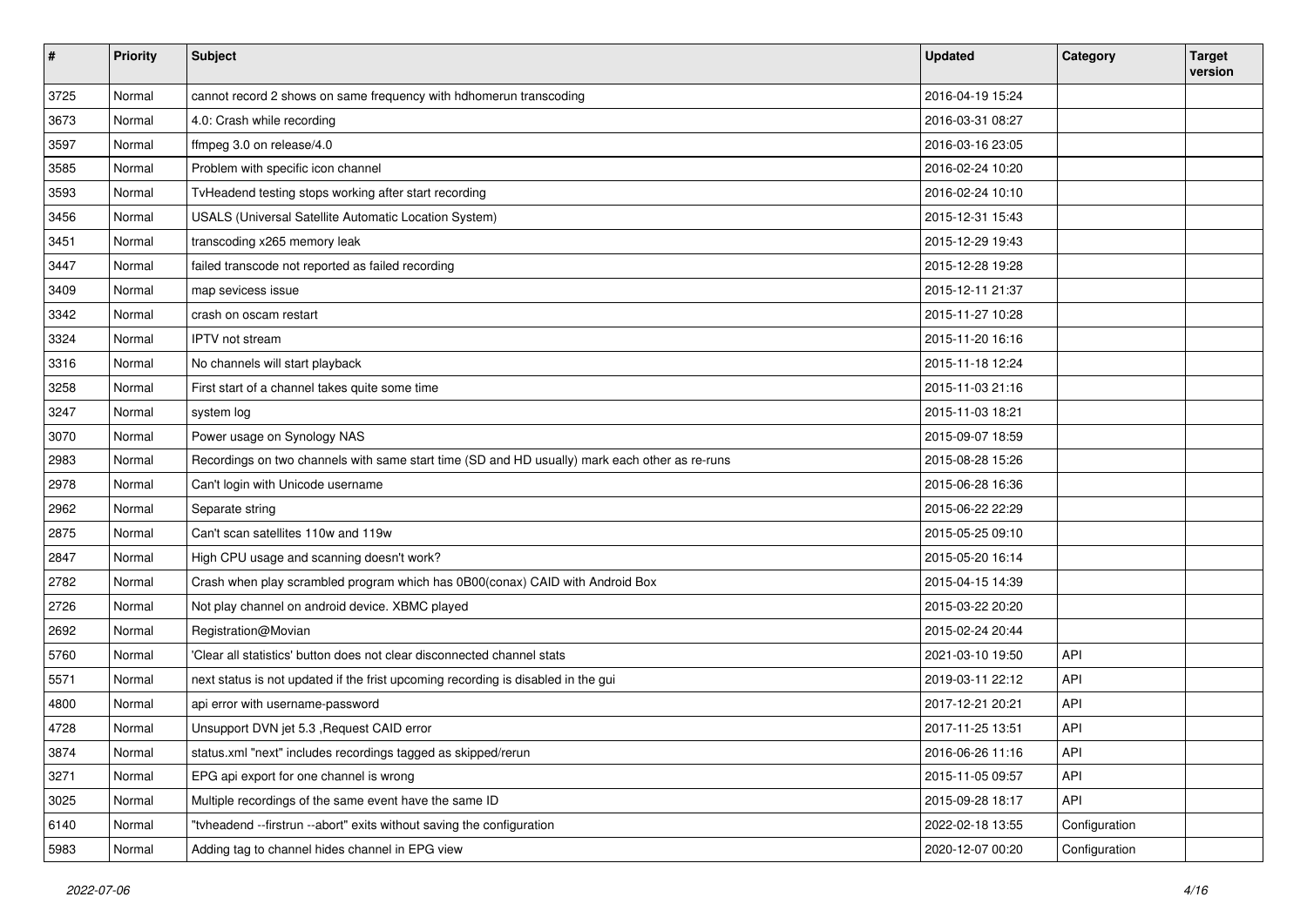| $\vert$ # | Priority | <b>Subject</b>                                                                | <b>Updated</b>   | Category      | <b>Target</b><br>version |
|-----------|----------|-------------------------------------------------------------------------------|------------------|---------------|--------------------------|
| 5587      | Normal   | User - DVR profile                                                            | 2020-10-18 23:02 | Configuration |                          |
| 5889      | Normal   | channel options overwritten                                                   | 2020-05-04 00:28 | Configuration |                          |
| 5830      | Normal   | Poor MUX discovery for DVB T2                                                 | 2019-12-28 13:53 | Configuration |                          |
| 5738      | Normal   | Tvheadend on synology nas with Xoro 8100 - scan no data, failed               | 2019-10-06 20:37 | Configuration |                          |
| 5637      | Normal   | Picon automatic build fails on TVH 4.2.8-15~gdae846765                        | 2019-05-23 23:35 | Configuration |                          |
| 5595      | Normal   | Muxes Scan Result = Failed or too few services are found                      | 2019-04-10 19:08 | Configuration |                          |
| 5408      | Normal   | Picons build fails on TVH 4.3                                                 | 2018-12-09 17:12 | Configuration |                          |
| 5153      | Normal   | Persistance Problem using Raspberry Build 4.2.5-18~g951777a51                 | 2018-08-07 20:27 | Configuration |                          |
| 5126      | Normal   | Clone button in CA page of webif opens Add dialog (tvh 4.2.2-32)              | 2018-05-29 21:53 | Configuration |                          |
| 4950      | Normal   | src/descrambler/cccam.c error                                                 | 2018-04-14 19:30 | Configuration |                          |
| 4913      | Normal   | Configuration tab completely missing                                          | 2018-02-03 16:04 | Configuration |                          |
| 4758      | Normal   | Network scan fails if two tuners are enabled                                  | 2017-12-02 01:17 | Configuration |                          |
| 4756      | Normal   | Change default value of "Channel icon path"                                   | 2017-11-30 21:07 | Configuration |                          |
| 4668      | Normal   | Limit Connections - not limiting per users - only per IP                      | 2017-10-31 19:50 | Configuration |                          |
| 4387      | Normal   | invalid service to channel grouping                                           | 2017-07-04 11:40 | Configuration |                          |
| 4230      | Normal   | Picons                                                                        | 2017-02-15 16:25 | Configuration |                          |
| 4190      | Normal   | Cannot login using superuser account when anon user is configured / misc      | 2017-01-22 14:08 | Configuration |                          |
| 3969      | Normal   | Channel icon path/to//%C.png ignoring non ascii characters                    | 2016-09-08 15:10 | Configuration |                          |
| 3949      | Normal   | With some TBS DVB-S/S2 cards scanning a MUX fails                             | 2016-08-24 07:20 | Configuration |                          |
| 3440      | Normal   | TVHeadEnd needs implicit rule to allow access from 127.0.0.1 (or "localhost") | 2016-06-23 22:34 | Configuration |                          |
| 3791      | Normal   | DVR profile clone button does not clone all values                            | 2016-05-10 14:05 | Configuration |                          |
| 3650      | Normal   | channel editor unusable                                                       | 2016-03-22 13:26 | Configuration |                          |
| 3634      | Normal   | Can't map channels after initial setup                                        | 2016-03-16 17:45 | Configuration |                          |
| 3527      | Normal   | Please, do not automatically download and build third parity packages         | 2016-03-12 01:06 | Configuration |                          |
| 3289      | Normal   | HDHomerun support doesn't work when secondary NIC has the external IP         | 2015-11-12 00:06 | Configuration |                          |
| 3048      | Normal   | tyheadend backend does not see hdhomerun                                      | 2015-08-21 09:53 | Configuration |                          |
| 3015      | Normal   | TVH 4.05: Picon URLs cannot be deleted                                        | 2015-08-18 15:34 | Configuration |                          |
| 3027      | Normal   | Tyheadend installation incomplete on systemd (e.g. Ubuntu 15.04)              | 2015-07-23 18:58 | Configuration |                          |
| 2698      | Normal   | No was to edit a CAs entry                                                    | 2015-03-02 10:19 | Configuration |                          |
| 2606      | Normal   | User icon sticks at picon despite setting in config->general                  | 2015-01-07 23:48 | Configuration |                          |
| 2543      | Normal   | 3.4: Muxes but no services in Tvheadend                                       | 2014-12-09 15:18 | Configuration |                          |
| 2220      | Normal   | Working great then loses signal on all multiplexes                            | 2014-08-13 16:18 | Configuration |                          |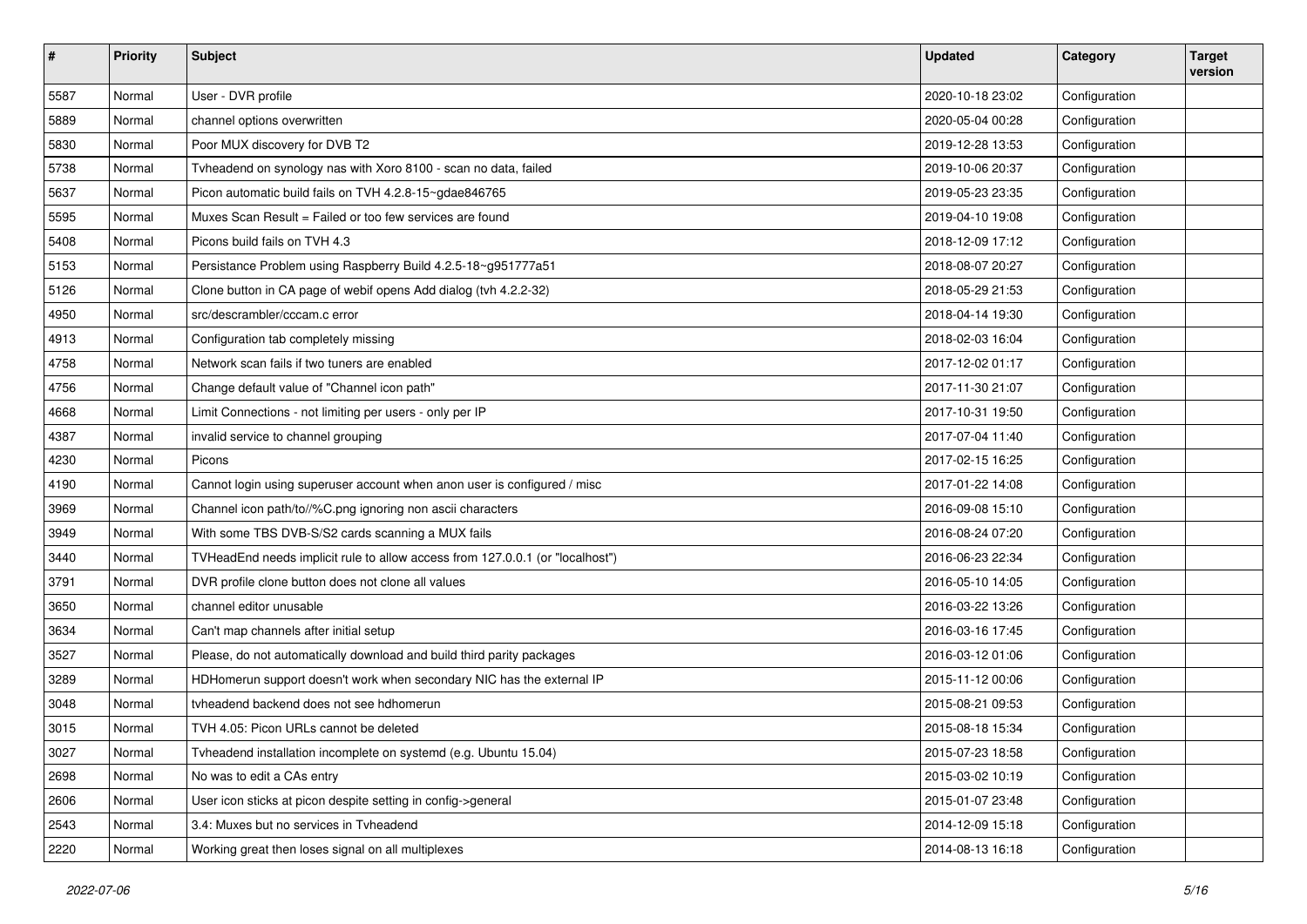| $\vert$ # | Priority | <b>Subject</b>                                                                                                                        | <b>Updated</b>   | Category      | <b>Target</b><br>version |
|-----------|----------|---------------------------------------------------------------------------------------------------------------------------------------|------------------|---------------|--------------------------|
| 2215      | Normal   | Problems with usb device "Elgato EyeTV DTT Deluxe properly" /dev/dvb/adapter0/frontend0: unable to open (err=Connection<br>timed out) | 2014-08-12 14:25 | Configuration |                          |
| 2159      | Normal   | Configuration: Browser scrolls back to top when trying to map service to channel                                                      | 2014-07-01 16:06 | Configuration |                          |
| 6179      | Normal   | Crash report on version 2024                                                                                                          | 2022-06-14 14:27 | Crashes       |                          |
| 6178      | Normal   | CRASH: Delete a Mux scheduler when running                                                                                            | 2022-06-11 14:05 | Crashes       |                          |
| 5860      | Normal   | Constant crash on unsubscribe                                                                                                         | 2022-05-01 13:10 | Crashes       |                          |
| 6156      | Normal   | tt s2-3600 dvb-s2 transponders error                                                                                                  | 2022-04-10 23:43 | Crashes       |                          |
| 5939      | Normal   | Incorect channel ask CRSH                                                                                                             | 2021-11-02 05:04 | Crashes       |                          |
| 6091      | Normal   | imagecache: clean during re-fetch causes CRASH                                                                                        | 2021-10-18 13:42 | Crashes       |                          |
| 5976      | Normal   | Deadlocks using HDHomerun                                                                                                             | 2021-08-11 06:17 | Crashes       |                          |
| 5872      | Normal   | CRASH: Signal: 11 in PRG: /usr/bin/tvheadend (4.3-1857~g221c29b40)                                                                    | 2020-04-12 22:27 | Crashes       |                          |
| 5682      | Normal   | segfault libpthread                                                                                                                   | 2019-07-11 19:50 | Crashes       |                          |
| 5478      | Normal   | tyheadend crashes if got requests for 5 or more streams instantly                                                                     | 2019-01-09 09:41 | Crashes       |                          |
| 5363      | Normal   | strange freeze after 4.3-1584                                                                                                         | 2018-11-29 08:46 | Crashes       |                          |
| 5234      | Normal   | Crash occurring everyday on Arch Linux using AUR tvheadend-git package                                                                | 2018-10-10 21:32 | Crashes       |                          |
| 5100      | Normal   | TVHeadend sometimes hangs when encountering errors in an ATSC stream                                                                  | 2018-05-13 08:07 | Crashes       |                          |
| 5107      | Normal   | SIGSEGV in tvh:ldvb-ddci-r after stopping playback of a scrambled service handled by a DDCI CAM                                       | 2018-05-10 13:15 | Crashes       |                          |
| 4998      | Normal   | Crash when connected to OScam (newcamd)                                                                                               | 2018-03-12 16:16 | Crashes       |                          |
| 4607      | Normal   | TVHeadend crash (out of memory)                                                                                                       | 2018-01-04 14:16 | Crashes       |                          |
| 4537      | Normal   | Out of memory: Kill process 9197 (tvheadend) score 41 or sacrifice child                                                              | 2017-10-24 20:43 | Crashes       |                          |
| 4684      | Normal   | tvh crashes on certain dvr-filenames                                                                                                  | 2017-10-24 16:40 | Crashes       |                          |
| 4631      | Normal   | crash / see log                                                                                                                       | 2017-09-27 11:24 | Crashes       |                          |
| 4624      | Normal   | TVH hangs after requesting a recording, and the client disconnects before the file is served                                          | 2017-09-24 13:52 | Crashes       |                          |
| 4586      | Normal   | "ëpgdump" Error                                                                                                                       | 2017-09-12 20:18 | Crashes       |                          |
| 4534      | Normal   | Autobuild not working                                                                                                                 | 2017-08-18 00:34 | Crashes       |                          |
| 4167      | Normal   | Hang after resume                                                                                                                     | 2017-06-23 12:25 | Crashes       |                          |
| 4112      | Normal   | TVHeadend not longer working after upgrade to 4.1.2309-1 on Synology 370.                                                             | 2016-12-02 14:12 | Crashes       |                          |
| 3790      | Normal   | 3.4: one-off crash                                                                                                                    | 2016-05-10 21:30 | Crashes       |                          |
| 3664      | Normal   | TVH backend segfaults                                                                                                                 | 2016-04-01 21:21 | Crashes       |                          |
| 3606      | Normal   | Crash                                                                                                                                 | 2016-03-10 18:39 | Crashes       |                          |
| 3513      | Normal   | 4.08 crashes on startup                                                                                                               | 2016-01-22 10:50 | Crashes       |                          |
| 3465      | Normal   | Crash using openelec 6.0 x64                                                                                                          | 2015-12-31 21:09 | Crashes       |                          |
| 3431      | Normal   | Crash                                                                                                                                 | 2015-12-21 18:36 | Crashes       |                          |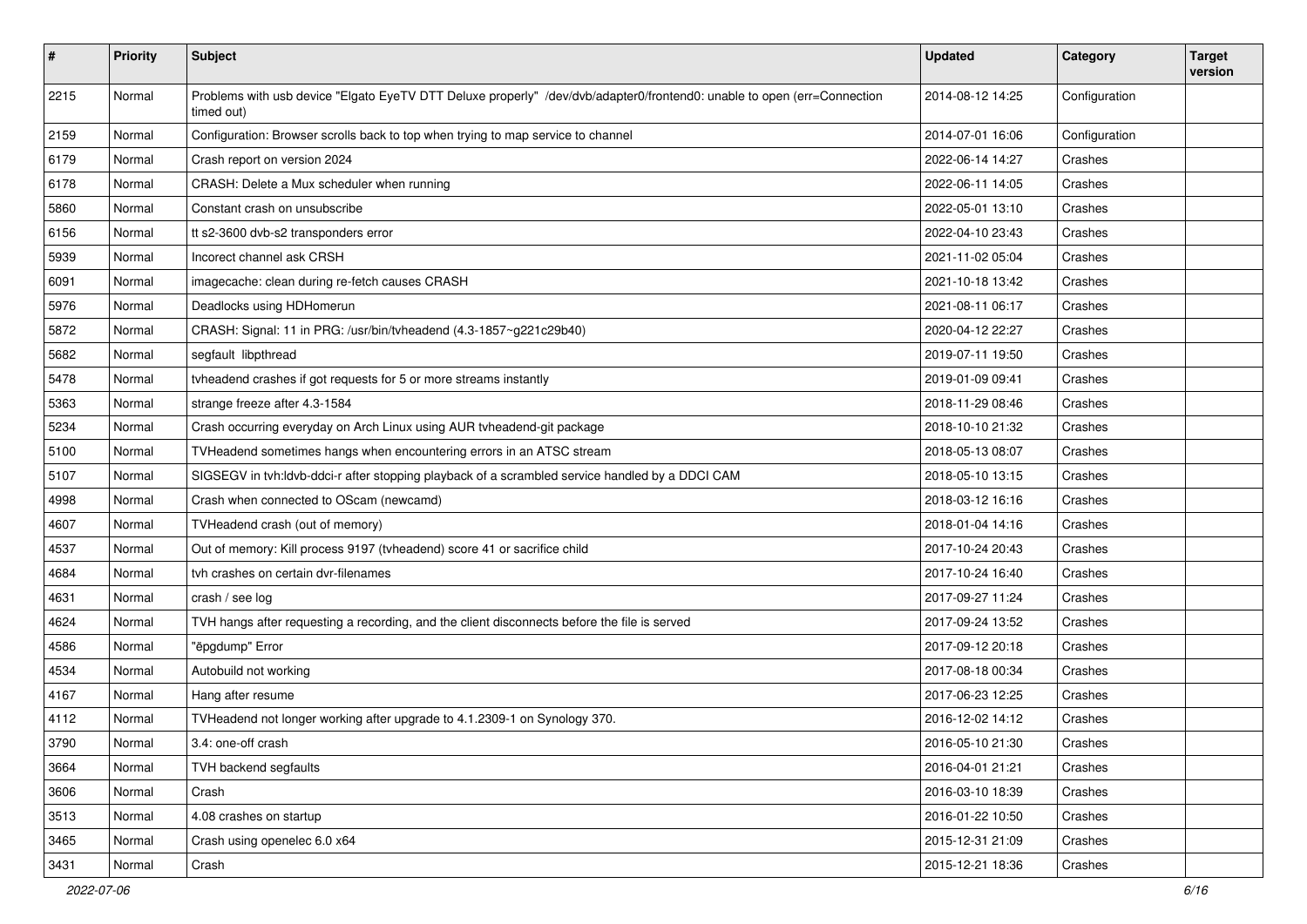| $\vert$ # | Priority | <b>Subject</b>                                                                                     | <b>Updated</b>   | Category     | <b>Target</b><br>version |
|-----------|----------|----------------------------------------------------------------------------------------------------|------------------|--------------|--------------------------|
| 3387      | Normal   | crash from idnode.c:159 after msg Id node collision                                                | 2015-12-06 10:19 | Crashes      |                          |
| 3361      | Normal   | TVHeadEnd crashes if tuned to station that is off-air or has too weak signal to be received        | 2015-12-02 18:09 | Crashes      |                          |
| 3357      | Normal   | segfault at start with Tevii S660                                                                  | 2015-11-29 22:47 | Crashes      |                          |
| 3348      | Normal   | tvheadend crash                                                                                    | 2015-11-28 23:51 | Crashes      |                          |
| 3277      | Normal   | Random Crashes                                                                                     | 2015-11-08 12:01 | Crashes      |                          |
| 3274      | Normal   | Extremely high memory usage which eventually leads to crash                                        | 2015-11-07 13:32 | Crashes      |                          |
| 3263      | Normal   | Random crash when viewing mux!                                                                     | 2015-11-04 12:18 | Crashes      |                          |
| 3233      | Normal   | TVHeadEnd Crashes when Android Transcode Connection                                                | 2015-10-30 23:15 | Crashes      |                          |
| 3086      | Normal   | Assert triger on resume from hibernate                                                             | 2015-09-18 14:12 | Crashes      |                          |
| 3051      | Normal   | 4.0.5-17~g15506ea - segfault while tuning bouquest                                                 | 2015-08-24 14:45 | Crashes      |                          |
| 3023      | Normal   | Crash after update and reboot of the server                                                        | 2015-07-20 21:14 | Crashes      |                          |
| 2944      | Normal   | SEGV on startup after kodi attempt to connect                                                      | 2015-06-16 11:41 | Crashes      |                          |
| 2748      | Normal   | Summertime Change in Germany                                                                       | 2015-03-30 02:35 | Crashes      |                          |
| 2695      | Normal   | 3.4: System crash on Raspberry Pi 2                                                                | 2015-03-22 17:19 | Crashes      |                          |
| 2500      | Normal   | crash SEGV starting recording (streaming_pad_deliver)                                              | 2015-03-05 20:54 | Crashes      |                          |
| 2430      | Normal   | crashes with oscam enabled and channel mapping                                                     | 2014-10-28 00:05 | Crashes      |                          |
| 5384      | Normal   | Getting incorrect parameters on AAC audio streams                                                  | 2018-12-02 04:55 | Demultiplex  |                          |
| 5246      | Normal   | DVB-MPE support (SmartBEAM) DVB over IP                                                            | 2018-10-09 15:41 | Demultiplex  |                          |
| 6060      | Normal   | PCMCIA Data rate command hangs CI CAM                                                              | 2022-01-27 10:22 | Descrambling |                          |
| 6117      | Normal   | PowerVU with missing PVID in PMT                                                                   | 2022-01-06 04:12 | Descrambling |                          |
| 5099      | Normal   | cccam protocol 2.3.0 - Ignore ECM request                                                          | 2021-11-09 12:07 | Descrambling |                          |
| 6083      | Normal   | Descrambling problems with OSCam-DVB-Api and Newcamd on some Sky Germany sports channels via DVB-C | 2021-10-18 14:50 | Descrambling |                          |
| 5115      | Normal   | Shared EMM's are not sent to Oscam after commit 25dfdb64f3005a47823db320a77a4bf964ceb3b1           | 2019-09-03 21:53 | Descrambling |                          |
| 5641      | Normal   | EMM not being sent to Oscam server using CCCAM                                                     | 2019-08-15 08:43 | Descrambling |                          |
| 5676      | Normal   | EMM packets not being written to DDCI adapters                                                     | 2019-07-06 20:05 | Descrambling |                          |
| 4595      | Normal   | EMM harvesting with Mux scheduler not working?                                                     | 2019-06-13 18:39 | Descrambling |                          |
| 4992      | Normal   | Continuity counter error // descrambler: cannot decode packets for service                         | 2019-05-06 12:32 | Descrambling |                          |
| 4897      | Normal   | CA0 shows Slot Empty in TvHeadend although the CI+ Module is inserted                              | 2019-01-20 16:47 | Descrambling |                          |
| 5449      | Normal   | CAPMT descrambler does not work with frontend1                                                     | 2019-01-15 12:28 | Descrambling |                          |
| 5293      | Normal   | Multiple one mux instances (Common Interface Service limit)                                        | 2018-10-30 19:19 | Descrambling |                          |
| 5108      | Normal   | Deadlock on shutdown with DDCI                                                                     | 2018-05-10 13:36 | Descrambling |                          |
| 5086      | Normal   | BISS descramble error                                                                              | 2018-04-25 15:07 | Descrambling |                          |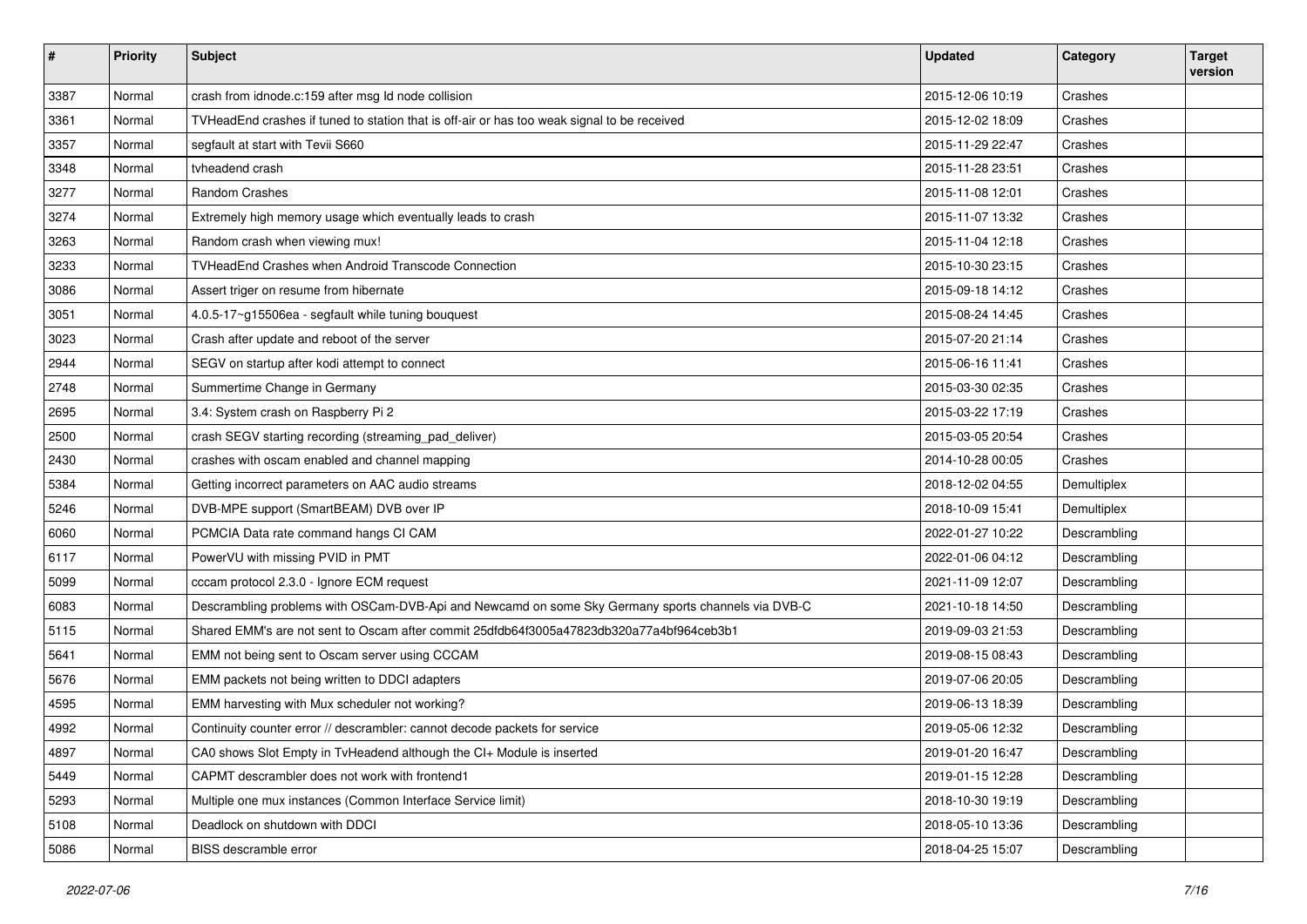| #    | <b>Priority</b> | Subject                                                                                                                           | <b>Updated</b>   | Category     | <b>Target</b><br>version |
|------|-----------------|-----------------------------------------------------------------------------------------------------------------------------------|------------------|--------------|--------------------------|
| 5040 | Normal          | Channels with Ident 09BE not open                                                                                                 | 2018-03-27 16:41 | Descrambling |                          |
| 5001 | Normal          | Some PVU channel can not descrambled                                                                                              | 2018-03-14 20:13 | Descrambling |                          |
| 4890 | Normal          | Descrambler problem (0B00)                                                                                                        | 2018-02-10 11:24 | Descrambling |                          |
| 4892 | Normal          | keepalive to oscam not working                                                                                                    | 2018-01-27 08:55 | Descrambling |                          |
| 4781 | Normal          | descrambling problem - multiple channels                                                                                          | 2018-01-14 23:08 | Descrambling |                          |
| 4788 | Normal          | After change PowerVu no anymore descrambling                                                                                      | 2017-12-15 13:48 | Descrambling |                          |
| 4047 | Normal          | Hardware CAM for CAID 098c and oscam for CAID 1830 descrambling did not work                                                      | 2017-08-30 16:29 | Descrambling |                          |
| 4508 | Normal          | descrambler: cannot decode packets for service "n-tv HD"                                                                          | 2017-07-31 22:21 | Descrambling |                          |
| 4439 | Normal          | key exchanging                                                                                                                    | 2017-06-18 22:57 | Descrambling |                          |
| 4425 | Normal          | Tyheadend freezes sometimes when using cccam                                                                                      | 2017-06-12 09:03 | Descrambling |                          |
| 4398 | Normal          | While streaming two channels only one is descrambled                                                                              | 2017-05-26 11:37 | Descrambling |                          |
| 4396 | Normal          | CCCam flooding log                                                                                                                | 2017-05-25 17:03 | Descrambling |                          |
| 4202 | Normal          | tbl-base: nit: invalid checksum after zapping through encryptet with CI                                                           | 2017-01-28 12:49 | Descrambling |                          |
| 4169 | Normal          | HW CAM fails to get channel                                                                                                       | 2017-01-09 00:58 | Descrambling |                          |
| 4071 | Normal          | Sometimes oscam answer ecm request but tvheadend says descrambler: cannot decode packets for service                              | 2016-12-29 14:16 | Descrambling |                          |
| 4079 | Normal          | Crash when switching to HD encrypted channel                                                                                      | 2016-11-26 14:37 | Descrambling |                          |
| 3863 | Normal          | <b>ORF Descramble</b>                                                                                                             | 2016-08-18 13:09 | Descrambling |                          |
| 3300 | Normal          | mux scan fails on three transponders (Ziggo)                                                                                      | 2016-08-13 17:02 | Descrambling |                          |
| 3714 | Normal          | Descrambling not working properly with multiple hardware CAM:s                                                                    | 2016-05-02 22:35 | Descrambling |                          |
| 3490 | Normal          | grifin emm are not sent                                                                                                           | 2016-01-18 22:58 | Descrambling |                          |
| 3501 | Normal          | decrypting fails but restart TVH fixes it works straight away (assume to be TVH timing out with connection to oscam or something) | 2016-01-18 09:19 | Descrambling |                          |
| 3498 | Normal          | HW descrambling on "low-bitrate" channels give syncronization problems                                                            | 2016-01-15 00:12 | Descrambling |                          |
| 3463 | Normal          | Missing CAID - Descrambling info                                                                                                  | 2016-01-05 01:53 | Descrambling |                          |
| 3061 | Normal          | linuxdvb_ca.c may should respond OK on MMI messages                                                                               | 2015-11-08 22:04 | Descrambling |                          |
| 2831 | Normal          | EMMs are not sent to oscam through cwc (recent viaccess)                                                                          | 2015-07-02 15:50 | Descrambling |                          |
| 2710 | Normal          | cwc large delay after x days of running                                                                                           | 2015-03-16 17:00 | Descrambling |                          |
| 2648 | Normal          | Capmt connection with socket file (the old .so wrapper mode) don't work                                                           | 2015-02-13 19:12 | Descrambling |                          |
| 2673 | Normal          | tyheadend does not send ecm-packets to newcamd-server                                                                             | 2015-02-11 07:56 | Descrambling |                          |
| 2353 | Normal          | from time to time tvheadend doesn't send ecm to the oscam                                                                         | 2014-10-08 19:46 | Descrambling |                          |
| 2154 | Normal          | scrambled or not?                                                                                                                 | 2014-06-28 11:56 | Descrambling |                          |
| 6041 | Normal          | Services 'Parent Disabled'                                                                                                        | 2022-04-04 19:31 | <b>DVB</b>   |                          |
| 6116 | Normal          | LNB C Band (bandstack) not tunning properly                                                                                       | 2022-01-01 20:55 | <b>DVB</b>   |                          |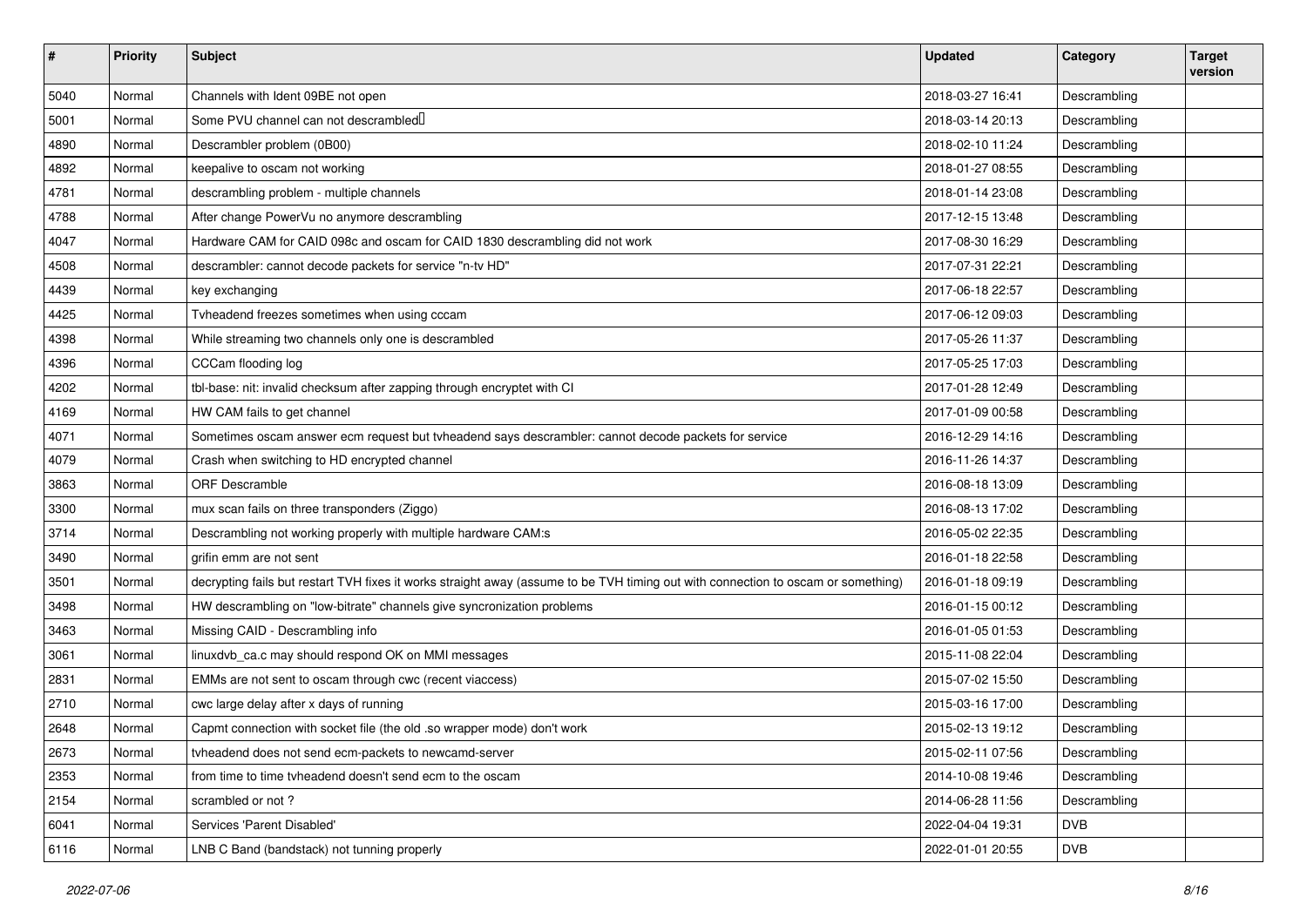| #    | <b>Priority</b> | <b>Subject</b>                                                                                                    | <b>Updated</b>   | Category   | <b>Target</b><br>version |
|------|-----------------|-------------------------------------------------------------------------------------------------------------------|------------------|------------|--------------------------|
| 4519 | Normal          | MUXs allowed with duplicated transport_stream_id on the same network                                              | 2021-02-20 22:32 | <b>DVB</b> | 4.6                      |
| 3931 | Normal          | %p post_processor format string is virtually always empty                                                         | 2020-02-18 23:08 | <b>DVB</b> |                          |
| 5631 | Normal          | Dolby E audio                                                                                                     | 2020-02-13 08:44 | <b>DVB</b> |                          |
| 5769 | Normal          | Over-The-Air: EIT: DVB Grabber missing                                                                            | 2019-11-09 18:48 | <b>DVB</b> |                          |
| 5733 | Normal          | Failed to scan muxes with hauppauge wintv starbust 2                                                              | 2019-09-24 18:14 | <b>DVB</b> |                          |
| 5689 | Normal          | Low signal channels cannot be tuned in HDHomeRun                                                                  | 2019-07-21 02:58 | <b>DVB</b> |                          |
| 5664 | Normal          | New Kernel 4.19.43 -> linuxdvb: Silicon Labs Si2168 #1 : DVB-C #0 - poll TIMEOUT AFTER REBOOT                     | 2019-06-29 15:09 | <b>DVB</b> |                          |
| 5609 | Normal          | Can't tune DVB-T usb sticks with aarch64 kernel                                                                   | 2019-04-22 19:24 | <b>DVB</b> |                          |
| 5593 | Normal          | Tvheadend latest git hit segmentation fault wtih dtmb tunner                                                      | 2019-04-06 12:48 | <b>DVB</b> |                          |
| 5004 | Normal          | DVB: Adapter block after entering a frequency out of range                                                        | 2019-03-04 08:56 | <b>DVB</b> |                          |
| 5432 | Normal          | using multiple DVB-C frontends(FBC) on mut@nt/mutant/gfutures hd530c with OpenPLi 6.2                             | 2018-12-25 10:01 | <b>DVB</b> |                          |
| 5423 | Normal          | Streaming and scanning on same transponder/mux                                                                    | 2018-12-13 09:06 | <b>DVB</b> |                          |
| 5368 | Normal          | Sundtek DVB-C not working after update                                                                            | 2018-12-04 08:18 | <b>DVB</b> |                          |
| 5325 | Normal          | idle mux scan stuck at certain mux                                                                                | 2018-11-22 11:44 | <b>DVB</b> |                          |
| 5307 | Normal          | Rotor tuning never finishes when client software is too impatient                                                 | 2018-11-15 15:01 | <b>DVB</b> |                          |
| 5315 | Normal          | DVB-S2X specific modulations and roll-offs.                                                                       | 2018-11-04 18:23 | <b>DVB</b> |                          |
| 4693 | Normal          | switching channels often results in an erroneous stream                                                           | 2018-08-23 20:26 | <b>DVB</b> |                          |
| 5066 | Normal          | no DVB-S2 muxen on Eutelsat 9°                                                                                    | 2018-04-15 16:28 | <b>DVB</b> |                          |
| 4683 | Normal          | tvheadend not support dvn ca system lcdid 4a30                                                                    | 2017-10-24 09:37 | <b>DVB</b> |                          |
| 4647 | Normal          | Cannot receive DVB-T2 channels that are recievable with dvbv5-zap                                                 | 2017-10-07 23:30 | <b>DVB</b> |                          |
| 4535 | Normal          | TBS 6991SE DVBS/S2 card won't work after upgrade to Tvheadend 4.2.3-20~g407c8a3, but it used to work under 4.0.9. | 2017-08-20 16:17 | <b>DVB</b> |                          |
| 3907 | Normal          | Don't detect names of services from ATSC-C                                                                        | 2017-08-13 20:32 | <b>DVB</b> |                          |
| 3820 | Normal          | Scan muxes but not show services                                                                                  | 2017-07-26 09:12 | <b>DVB</b> |                          |
| 4267 | Normal          | Tuner - disconnected/connected back - tyheadend doesn't see it.                                                   | 2017-03-05 14:03 | <b>DVB</b> |                          |
| 4265 | Normal          | No recording tab and recording options / wizard not creating correct perms                                        | 2017-03-04 23:44 | <b>DVB</b> |                          |
| 4240 | Normal          | Sporadic DTS discontinuity errors in DVB-S ts recordings                                                          | 2017-02-19 17:27 | <b>DVB</b> |                          |
| 4203 | Normal          | Logic for determining service when more than one assigned to channel                                              | 2017-01-28 15:39 | <b>DVB</b> |                          |
| 4100 | Normal          | Hauppauge HVR 950Q - no signal quality output in debug overlay in Kodi                                            | 2016-11-28 07:10 | <b>DVB</b> |                          |
| 3868 | Normal          | tuner selection does not take future schedules into account                                                       | 2016-06-23 22:06 | <b>DVB</b> |                          |
| 3716 | Normal          | DVB-T detection in france is at most fragile, and nearly broken for mee                                           | 2016-04-16 08:46 | <b>DVB</b> |                          |
| 3594 | Normal          | DVB-T USB device hangs                                                                                            | 2016-02-25 15:05 | <b>DVB</b> |                          |
| 3547 | Normal          | SNR and Signal Strength problem                                                                                   | 2016-02-04 19:48 | <b>DVB</b> |                          |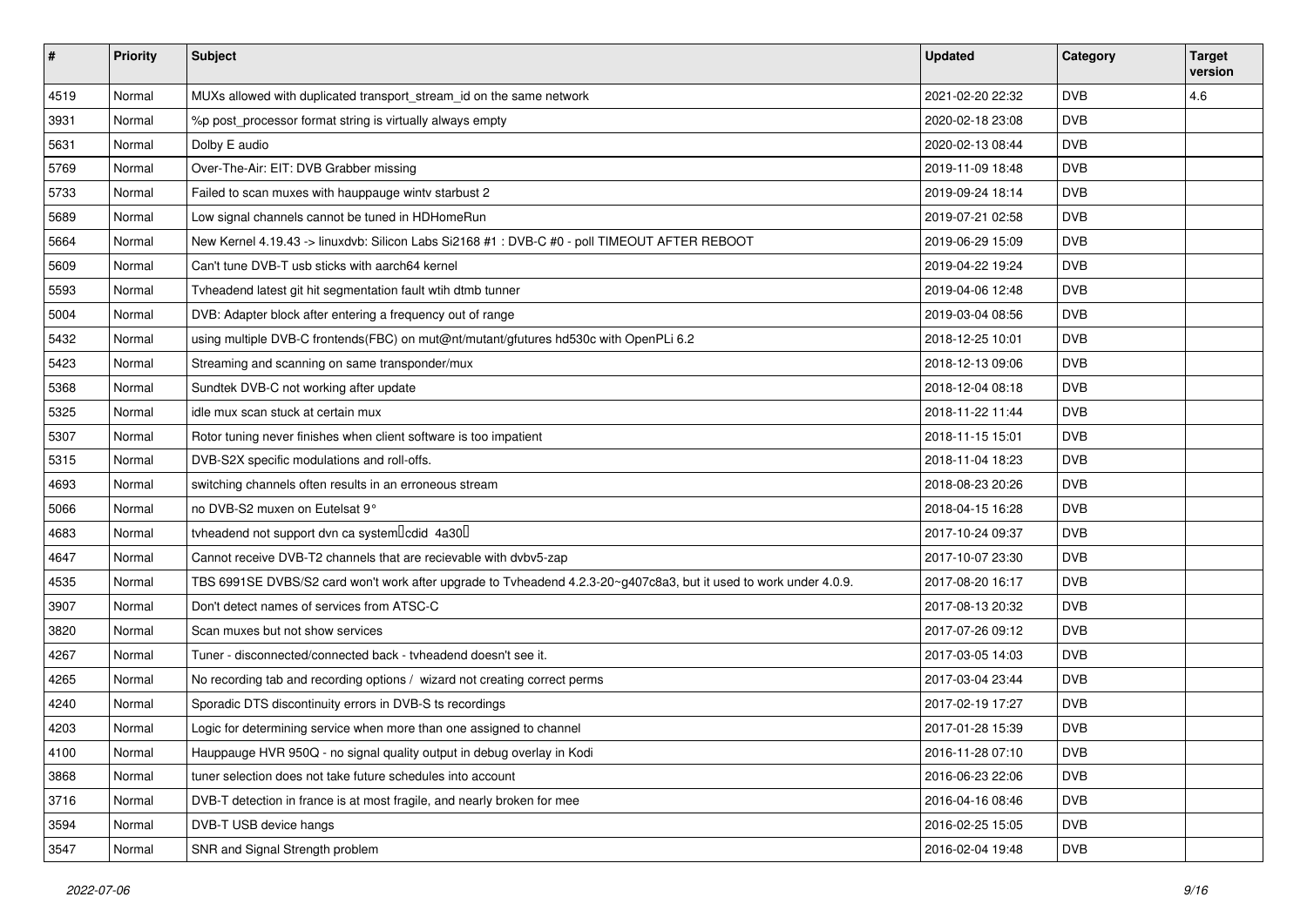| #    | <b>Priority</b> | <b>Subject</b>                                                                                                                                    | <b>Updated</b>   | Category   | <b>Target</b><br>version |
|------|-----------------|---------------------------------------------------------------------------------------------------------------------------------------------------|------------------|------------|--------------------------|
| 3279 | Normal          | updating (fastscan) bouquet                                                                                                                       | 2015-11-08 17:34 | <b>DVB</b> |                          |
| 2822 | Normal          | Mux scan fails sometimes                                                                                                                          | 2015-09-10 17:59 | <b>DVB</b> |                          |
| 2913 | Normal          | Scanning incorrect frequencies                                                                                                                    | 2015-06-14 22:17 | <b>DVB</b> |                          |
| 2934 | Normal          | laggy LiveTV (Transport error indicator; parser: transport stream MPEG2AUDIO, DTS discontinuity; MPEG2AUDIO @ #112<br>Continuity counter error)   | 2015-06-10 15:09 | <b>DVB</b> |                          |
| 2705 | Normal          | Power safe (former "close device handle when idle") not working anymore after clean upgrade (no old config) from 3.4 to 3.9 on<br>identical setup | 2015-03-08 16:01 | <b>DVB</b> |                          |
| 2699 | Normal          | AUTO mode for constellation and bandwith in Muxes setup make my dual tuner Terratec Cinergy DT USB XS Diversity/ T5 fail                          | 2015-03-04 17:26 | <b>DVB</b> |                          |
| 2439 | Normal          | 3.4: Missing services if "new transponder" specified                                                                                              | 2014-12-26 13:57 | <b>DVB</b> |                          |
| 2558 | Normal          | 3.4: AVerTV Volar Green HD - A835B                                                                                                                | 2014-12-17 15:51 | <b>DVB</b> |                          |
| 2275 | Normal          | en50494 seems not work on some devices                                                                                                            | 2014-09-08 18:44 | <b>DVB</b> |                          |
| 2213 | Normal          | Continuity Issues with Hauppauge DVR-2210                                                                                                         | 2014-08-11 12:39 | <b>DVB</b> |                          |
| 1981 | Normal          | IPTV Grace period expired handling                                                                                                                | 2014-03-10 08:32 | <b>DVB</b> |                          |
| 5923 | Normal          | EPG issue on Libre/CoreElec                                                                                                                       | 2020-07-10 10:55 | <b>EPG</b> |                          |
| 5891 | Normal          | Wrong EPG displayed                                                                                                                               | 2020-05-04 23:41 | <b>EPG</b> |                          |
| 5730 | Normal          | failed to store epg to disk                                                                                                                       | 2019-09-16 22:23 | <b>EPG</b> |                          |
| 5577 | Normal          | OTA EPG Data (EIT) - multiple transponder sources                                                                                                 | 2019-03-22 04:16 | <b>EPG</b> |                          |
| 5578 | Normal          | several identical Entries for Categorys in Web-UI                                                                                                 | 2019-03-15 14:34 | <b>EPG</b> |                          |
| 5366 | Normal          | EPG text is badly encoded and needs cleaning                                                                                                      | 2018-12-01 18:49 | <b>EPG</b> |                          |
| 5369 | Normal          | EPG guide transfer to kodi client with force tvheadend restart only                                                                               | 2018-11-30 22:38 | <b>EPG</b> |                          |
| 5158 | Normal          | EPG fails on new PBS station                                                                                                                      | 2018-07-17 02:33 | EPG        |                          |
| 4854 | Normal          | OTA EPG grabber memory usage                                                                                                                      | 2018-01-17 14:06 | EPG        |                          |
| 4770 | Normal          | EPG grabber save to disk and failed past autorec recordings                                                                                       | 2017-12-06 13:23 | <b>EPG</b> |                          |
| 4462 | Normal          | Old EPG data is not erased (in TVHGuide)                                                                                                          | 2017-08-06 00:52 | <b>EPG</b> |                          |
| 3896 | Normal          | epgdump cannot read from fp                                                                                                                       | 2017-07-26 01:26 | <b>EPG</b> |                          |
| 4501 | Normal          | Bouquets don't complete due to "too much queued table input data"                                                                                 | 2017-07-25 22:52 | <b>EPG</b> |                          |
| 4161 | Normal          | EPG xmltv data update not handled correctly                                                                                                       | 2017-01-06 19:40 | EPG        |                          |
| 4101 | Normal          | No subtitle / description in EPG on Encrypted / Descrambled channels                                                                              | 2016-12-12 01:56 | <b>EPG</b> |                          |
| 4123 | Normal          | Weblf: scrolling of lists buggy                                                                                                                   | 2016-12-06 17:29 | EPG        |                          |
| 3769 | Normal          | <b>Truncated EPG</b>                                                                                                                              | 2016-11-22 18:06 | <b>EPG</b> |                          |
| 3920 | Normal          | epg data: 1 programs disappears; record for autorec also gets removed                                                                             | 2016-08-02 16:04 | EPG        |                          |
| 3895 | Normal          | Some channels show EPG in other languages (Finnish and Danish instead of Swedish) using OTA EPG (on version 4.1-2135)                             | 2016-07-31 12:59 | <b>EPG</b> |                          |
| 2473 | Normal          | Missing EPG data                                                                                                                                  | 2016-04-27 18:20 | EPG        |                          |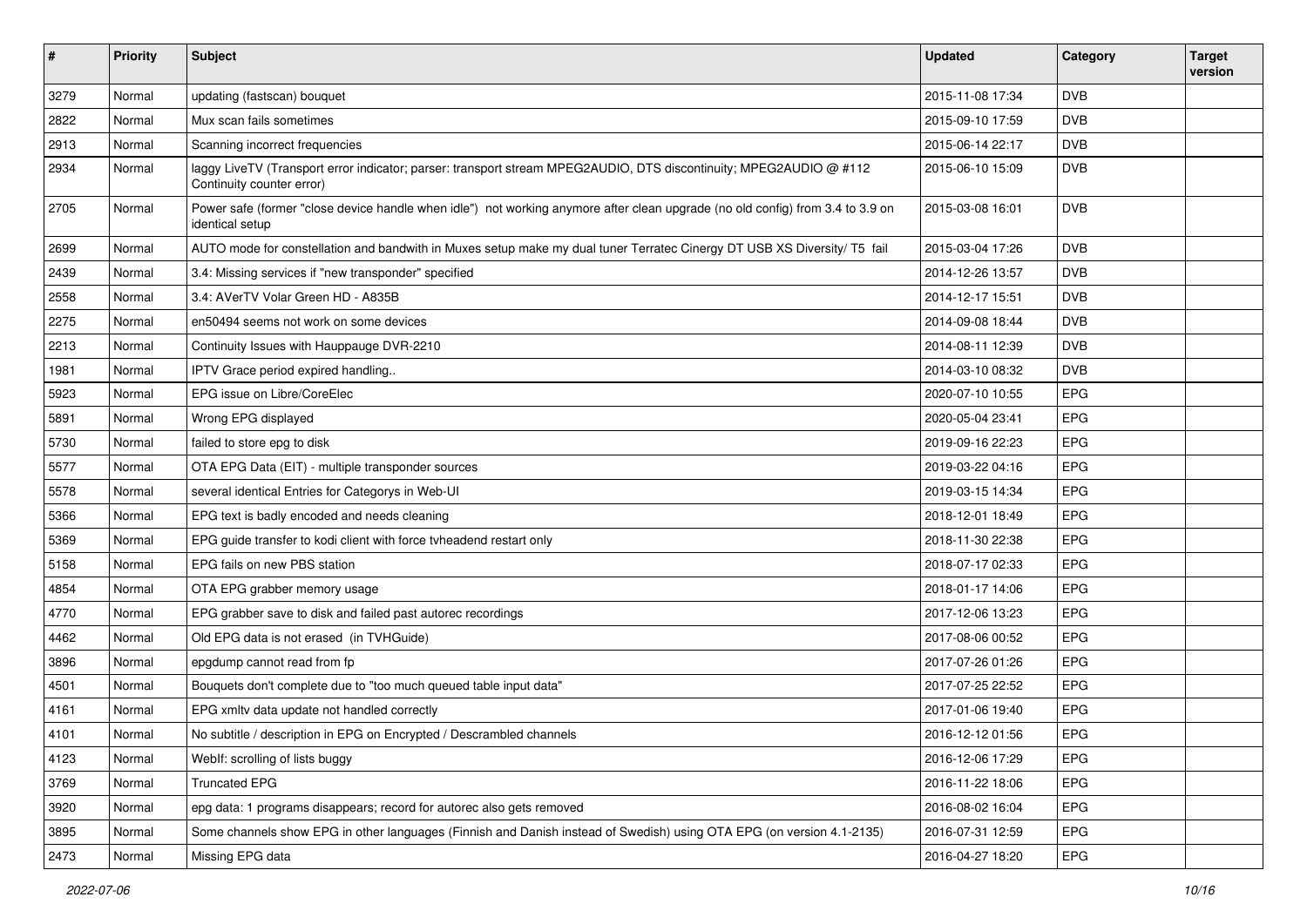| $\vert$ # | <b>Priority</b> | <b>Subject</b>                                                                      | <b>Updated</b>   | Category       | <b>Target</b><br>version |
|-----------|-----------------|-------------------------------------------------------------------------------------|------------------|----------------|--------------------------|
| 3656      | Normal          | Missing epg data from one mux                                                       | 2016-04-05 16:21 | EPG            |                          |
| 3254      | Normal          | Autorec entries does not work properly                                              | 2015-11-02 18:39 | <b>EPG</b>     |                          |
| 2973      | Normal          | EPG - missing events                                                                | 2015-09-25 23:06 | EPG            |                          |
| 2837      | Normal          | Cannot filter DVR Autorec Duplicates                                                | 2015-08-28 13:48 | EPG            |                          |
| 3016      | Normal          | Disable idle scanning                                                               | 2015-07-28 17:32 | <b>EPG</b>     |                          |
| 3019      | Normal          | Not possible to filter the EPG Episode command                                      | 2015-07-17 10:40 | <b>EPG</b>     |                          |
| 2925      | Normal          | No radio epg on any radio station sky 28.2e UK                                      | 2015-06-29 17:42 | EPG            |                          |
| 2752      | Normal          | Summertime Change incorrect EPG                                                     | 2015-04-03 16:47 | <b>EPG</b>     |                          |
| 1979      | Normal          | Automatique recorder record some non desired programs                               | 2014-11-02 18:55 | EPG            |                          |
| 2437      | Normal          | In EPG after select to record begin to begin page                                   | 2014-10-30 12:06 | <b>EPG</b>     |                          |
| 2324      | Normal          | 3.4: EIT Not found                                                                  | 2014-10-06 09:29 | EPG            |                          |
| 2327      | Normal          | Subtitles are exported as Other/Unknown on xbmc                                     | 2014-09-23 08:03 | EPG            |                          |
| 2052      | Normal          | serieslink via guide data from xmltv schedules every show                           | 2014-05-14 16:50 | <b>EPG</b>     |                          |
| 2069      | Normal          | No EPG updates sent over HTSP until the EPG has been refreshed in the web interface | 2014-04-24 05:16 | EPG            |                          |
| 2049      | Normal          | EPG Source assignments are incorrectly displayed                                    | 2014-04-11 15:00 | <b>EPG</b>     |                          |
| 2046      | Low             | [Git Master] EPG disappears when a channel moves transponder. (Might not be a bug!) | 2014-04-09 20:32 | EPG            |                          |
| 1904      | Normal          | Auto Recording and series link not working on some Irish DVB-T channels             | 2014-02-28 10:41 | <b>EPG</b>     |                          |
| 1652      | Normal          | Descriptions not appearing some scheduled recordings                                | 2013-03-05 20:05 | <b>EPG</b>     |                          |
| 5995      | Normal          | opentv: sky uk missing guide data                                                   | 2021-10-19 20:31 | EPG - Grabbers |                          |
| 6002      | Normal          | Endless increase in RAM requirements                                                | 2021-05-18 14:01 | EPG - Grabbers |                          |
| 5786      | Normal          | OTA: PSIP: ATSC Grabber missing a lot of channels and is incomplete                 | 2020-12-04 10:10 | EPG - Grabbers |                          |
| 5797      | Normal          | "Automatically map epg source" bug                                                  | 2020-09-15 13:07 | EPG - Grabbers |                          |
| 5881      | Normal          | Re-run internal EPG grabbers not working                                            | 2020-04-26 23:41 | EPG - Grabbers |                          |
| 5666      | Normal          | Bouquet interfering with Schedules Direct internal grabber.                         | 2019-09-10 15:54 | EPG - Grabbers |                          |
| 5364      | Normal          | Triggered XML EPG grab always runs twice                                            | 2019-05-03 18:22 | EPG - Grabbers |                          |
| 5569      | Normal          | high bandwith during epg grab                                                       | 2019-03-11 19:40 | EPG - Grabbers |                          |
| 5388      | Normal          | Kill hanging xmltv grabbers after save timeout                                      | 2018-12-03 08:52 | EPG - Grabbers |                          |
| 5331      | Normal          | Recheck auto recordings after XMLTV import.                                         | 2018-11-18 12:51 | EPG - Grabbers |                          |
| 5313      | Normal          | EPG-Details not complete                                                            | 2018-11-04 12:25 | EPG - Grabbers |                          |
| 5065      | Normal          | EPG is not collected for viasat_baltic channels                                     | 2018-10-25 10:30 | EPG - Grabbers |                          |
| 5251      | Normal          | EPG grabbing invalid checksum and lots of errors                                    | 2018-10-20 23:32 | EPG - Grabbers |                          |
| 5218      | Normal          | invalid checksum                                                                    | 2018-09-24 11:58 | EPG - Grabbers |                          |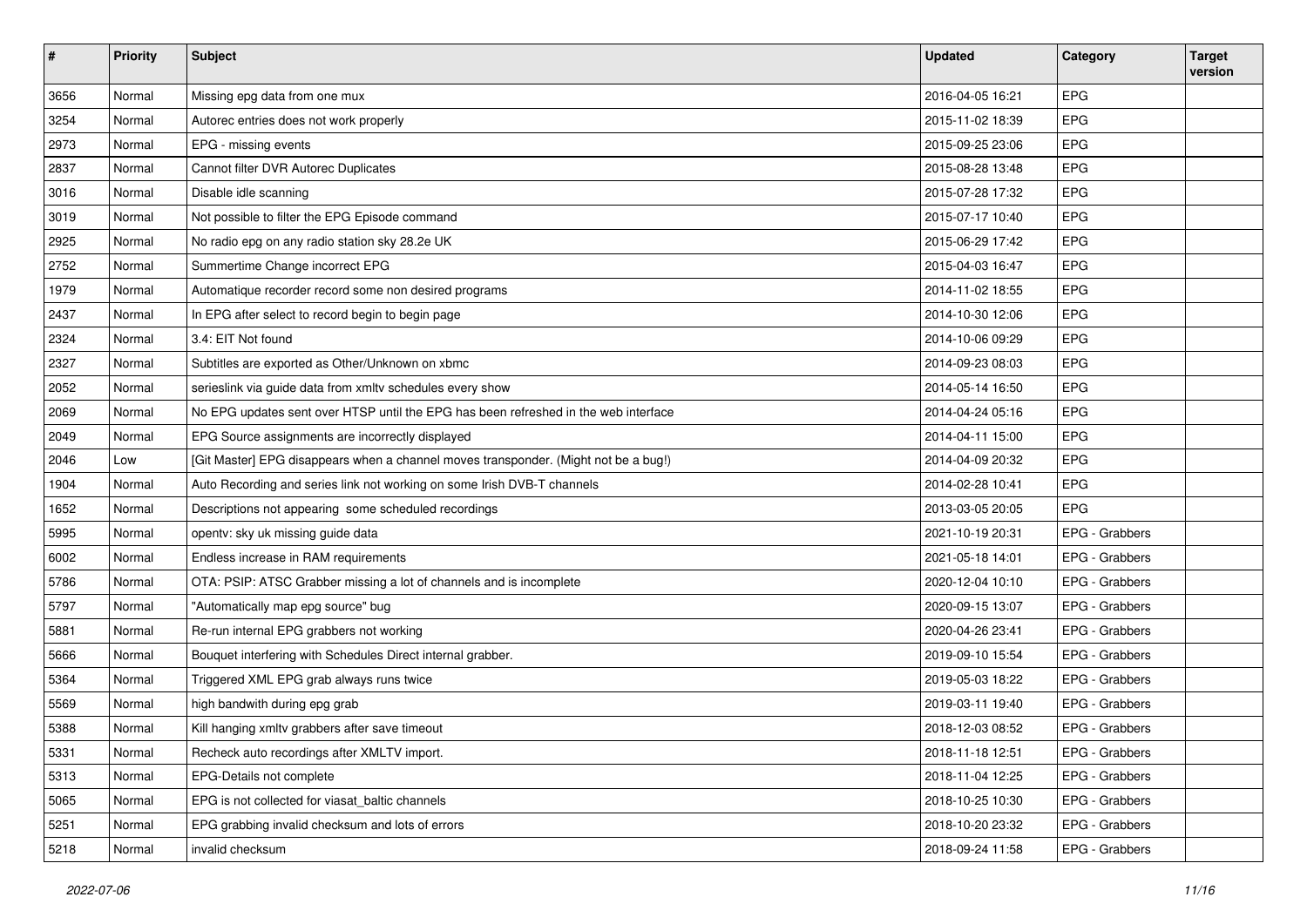| $\vert$ # | <b>Priority</b> | <b>Subject</b>                                                                                     | <b>Updated</b>   | Category       | <b>Target</b><br>version |
|-----------|-----------------|----------------------------------------------------------------------------------------------------|------------------|----------------|--------------------------|
| 5174      | Normal          | subtitle scraping wrong (double subtitle) if text contains apex character '                        | 2018-08-13 10:43 | EPG - Grabbers |                          |
| 5162      | Normal          | Network/mux/service charset fails with ATSC PSIP EPG grabber                                       | 2018-07-22 04:50 | EPG - Grabbers |                          |
| 4980      | Normal          | New version kills EIT EPG for NZ                                                                   | 2018-03-01 14:58 | EPG - Grabbers |                          |
| 4972      | Normal          | Ziggo: No epg data                                                                                 | 2018-02-26 17:27 | EPG - Grabbers |                          |
| 4900      | Normal          | EIT EPG not updating already grabbed events                                                        | 2018-02-05 21:00 | EPG - Grabbers |                          |
| 4839      | Normal          | Errors in OTA EPG Grabber                                                                          | 2018-01-09 21:21 | EPG - Grabbers |                          |
| 4787      | Normal          | eit: scraper regex do not allow null string () patterns or matches of only space characters        | 2017-12-12 22:10 | EPG - Grabbers |                          |
| 4739      | Normal          | EITp/f: may cause recordings to continue forever                                                   | 2017-11-24 14:03 | EPG - Grabbers |                          |
| 4644      | Normal          | opentv: opentv scraper doesn't unsubscribe after ending scraping                                   | 2017-10-04 10:25 | EPG - Grabbers |                          |
| 4090      | Normal          | OpenTV epg module ignores Auto EPG Channel                                                         | 2016-11-21 09:47 | EPG - Grabbers |                          |
| 4026      | Normal          | Tvheadend restarts at processing XMLTV grabber                                                     | 2016-10-17 20:32 | EPG - Grabbers |                          |
| 3897      | Normal          | Blocks of 8 hours "To be announced" reading Schedules Direct                                       | 2016-07-13 20:53 | EPG - Grabbers |                          |
| 3824      | Normal          | EPG-Grabber page is nog being saved when changed.                                                  | 2016-06-06 16:00 | EPG - Grabbers |                          |
| 3768      | Normal          | EPG Grabber: OpenTV not being grabbed.                                                             | 2016-05-02 21:48 | EPG - Grabbers |                          |
| 3605      | Normal          | No internal grabber, shows "disabled"                                                              | 2016-03-04 15:50 | EPG - Grabbers |                          |
| 3047      | Normal          | Configuring an internal grabber the first time sends the grabber into an infinite download loop    | 2015-08-20 23:54 | EPG - Grabbers |                          |
| 3039      | Normal          | Motorised set up OTA EPG not working after adding in multiple channels.                            | 2015-08-10 18:48 | EPG - Grabbers |                          |
| 3009      | Normal          | using multiple openty OTA EPG Grabbers                                                             | 2015-07-10 02:23 | EPG - Grabbers |                          |
| 2995      | Normal          | External EPG grabber stops after 2 weeks                                                           | 2015-07-06 11:08 | EPG - Grabbers |                          |
| 2804      | Low             | [Git Master] Synopsis being used as subtitle                                                       | 2015-04-25 17:36 | EPG - Grabbers |                          |
| 2345      | Normal          | XML EPG source and unicoded channel names gives problems                                           | 2015-02-26 09:09 | EPG - Grabbers |                          |
| 2388      | Low             | wrong epg info in web interface                                                                    | 2015-02-01 10:51 | EPG - Grabbers |                          |
| 2150      | Normal          | xmlty socket not writeable after restart                                                           | 2014-08-14 19:24 | EPG - Grabbers |                          |
| 2048      | Normal          | TvHeadend doesn't use icons provided by XMLTV                                                      | 2014-04-23 11:01 | EPG - Grabbers |                          |
| 2002      | Low             | [Git Master] Missing feature: Disable epg per service                                              | 2014-04-22 01:04 | EPG - Grabbers |                          |
| 6129      | Normal          | TvHeadend will not start if Google DNS is not reachable                                            | 2022-01-28 05:37 | General        |                          |
| 6084      | Normal          | libavresample is deprecated since 2017; preventing linked compilation on current Debian and Ubuntu | 2021-09-25 14:55 | General        |                          |
| 6026      | Normal          | TVHeadend is FTBFS when compiling with LTO (as will be default on Ubuntu 21.04)                    | 2021-03-20 13:31 | General        |                          |
| 5558      | Normal          | linuxdvb status / diseqc - global lock problems with complex setup and/or slow drivers             | 2021-02-20 22:32 | General        | 4.6                      |
| 2918      | Normal          | OpenSSL and GPL incompatibility                                                                    | 2021-02-20 22:32 | General        | 4.6                      |
| 5765      | Normal          | New Line Character in filename                                                                     | 2020-12-07 14:13 | General        |                          |
| 5954      | Normal          | Scan gets stuck at 92% and never completes                                                         | 2020-10-27 15:55 | General        |                          |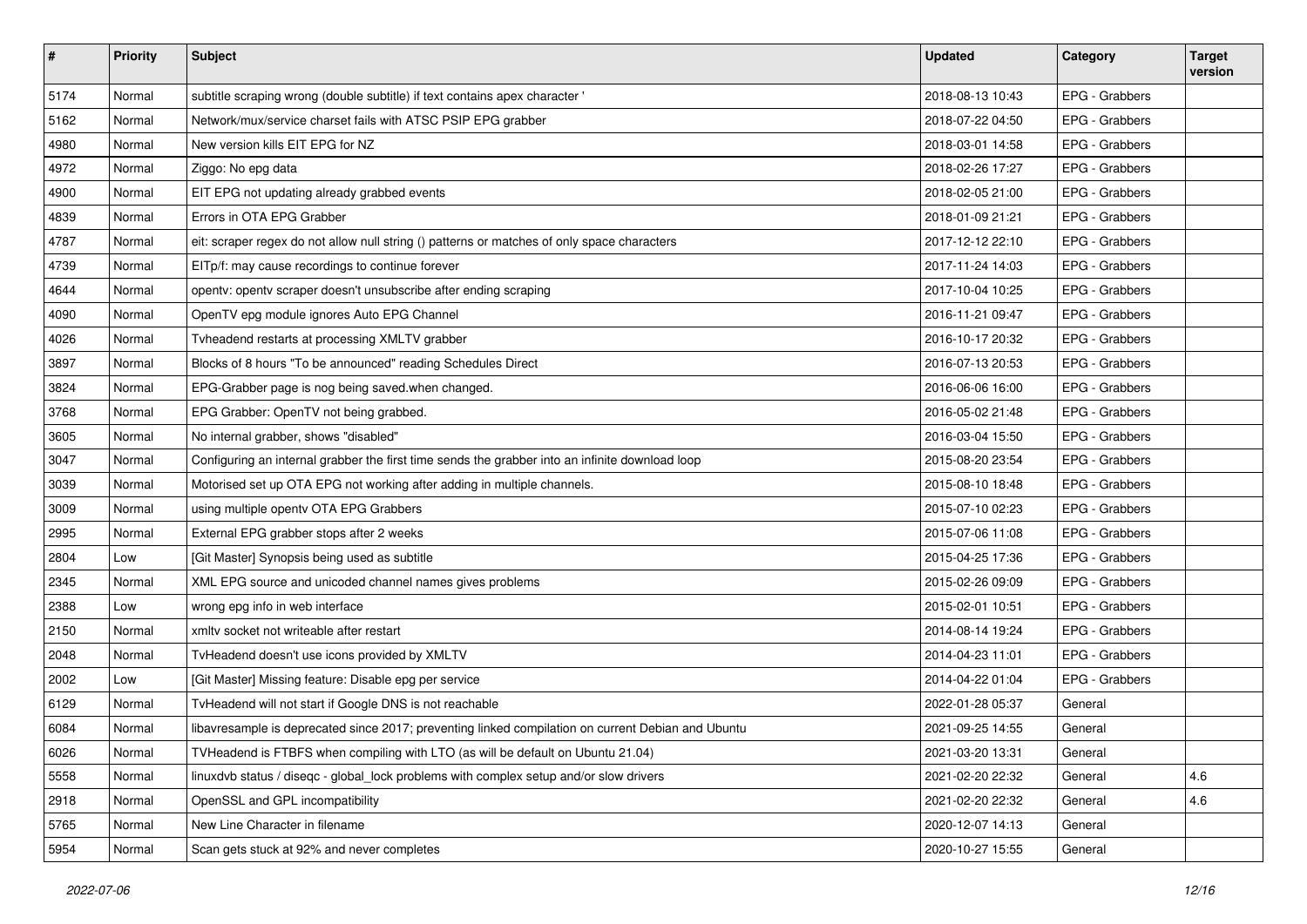| $\sharp$ | <b>Priority</b> | <b>Subject</b>                                                                                               | <b>Updated</b>   | Category | <b>Target</b><br>version |
|----------|-----------------|--------------------------------------------------------------------------------------------------------------|------------------|----------|--------------------------|
| 5886     | Normal          | Crash                                                                                                        | 2020-06-08 08:59 | General  |                          |
| 5648     | Normal          | too much queued table input data (over 2MB), discarding new (related to EIT grabbing)                        | 2020-05-13 03:41 | General  |                          |
| 5890     | Normal          | Tvheadend interferes with the suspension of the QNAP TS-453A NAS                                             | 2020-05-04 19:47 | General  |                          |
| 5849     | Normal          | Build failure on 88f6281 arch - 'fwrite', declared with attribute warn_unused_result [-Werror=unused-result] | 2020-01-31 03:29 | General  |                          |
| 5710     | Normal          | Access entry: channel tag filter                                                                             | 2019-09-16 12:27 | General  |                          |
| 5677     | Normal          | Sat>Ip Server on 2nd NIC / 2nd Subnet not found by Tvheadend                                                 | 2019-07-20 20:31 | General  |                          |
| 5554     | Normal          | Is this a real bugs?                                                                                         | 2019-06-24 15:07 | General  |                          |
| 5237     | Normal          | Cont from #5235: 'libavresample' required by 'virtual:world'                                                 | 2019-03-16 14:24 | General  |                          |
| 5351     | Normal          | Re-Recording issue: Weak stream                                                                              | 2019-01-06 13:12 | General  |                          |
| 5433     | Normal          | Continuity errors in VLC and Kodi                                                                            | 2018-12-17 15:38 | General  |                          |
| 5142     | Normal          | TV headend stops working and recording frequently but the service itself is running                          | 2018-06-28 11:45 | General  |                          |
| 5116     | Normal          | Channel icons broken (Image cache)                                                                           | 2018-05-19 03:45 | General  |                          |
| 4995     | Normal          | website/forum sends broken emails                                                                            | 2018-03-11 19:28 | General  |                          |
| 4853     | Normal          | Continuity counter error on the 21th channel and over                                                        | 2018-02-04 14:26 | General  |                          |
| 4745     | Normal          | Reported storage space is 10fold off                                                                         | 2017-11-27 13:50 | General  |                          |
| 4700     | Normal          | Fallback on merged channels not working                                                                      | 2017-11-02 19:09 | General  |                          |
| 4634     | Normal          | Error in ffmpeg static when compiling the last git e16f4ec                                                   | 2017-10-29 10:33 | General  |                          |
| 4582     | Normal          | Tvheadend 4.4.20170707 doesn't load configuration after restart of Synology                                  | 2017-10-05 18:37 | General  |                          |
| 4558     | Normal          | wrong channel icons                                                                                          | 2017-08-29 18:37 | General  |                          |
| 4522     | Normal          | Can't build on MacOS El Capitan 10.11 - Platforms without monotonic clocks are not supported                 | 2017-08-07 05:03 | General  |                          |
| 4467     | Normal          | Autorec records two or more instances of the same show                                                       | 2017-07-16 15:53 | General  |                          |
| 4378     | Normal          | missing some information from sat 13E hotbird                                                                | 2017-05-20 20:25 | General  |                          |
| 3917     | Normal          | Mac OS X Compilation fails                                                                                   | 2017-03-09 13:56 | General  |                          |
| 4273     | Normal          | Dual DD DVB-S Tuners not picked up correctly                                                                 | 2017-03-09 13:40 | General  |                          |
| 3974     | Normal          | Error "ECM - key late"                                                                                       | 2017-02-28 18:36 | General  |                          |
| 4126     | Normal          | tvheadend unresponsive when overloaded by a transcoding                                                      | 2016-12-08 20:24 | General  |                          |
| 4089     | Normal          | No signal error sometimes                                                                                    | 2016-11-21 11:53 | General  |                          |
| 3676     | Normal          | 4.0: Occasionally no audio                                                                                   | 2016-11-04 21:42 | General  |                          |
| 3967     | Normal          | GIT HEAD: Failed to compile due to failing to compile ffmpeg                                                 | 2016-09-26 16:28 | General  |                          |
| 3914     | Normal          | Missing Recorded Tv in Kodi                                                                                  | 2016-07-27 13:24 | General  |                          |
| 3911     | Normal          | Memory usage even while not watching live tv                                                                 | 2016-07-23 14:35 | General  |                          |
| 3890     | Normal          | output                                                                                                       | 2016-07-11 10:54 | General  |                          |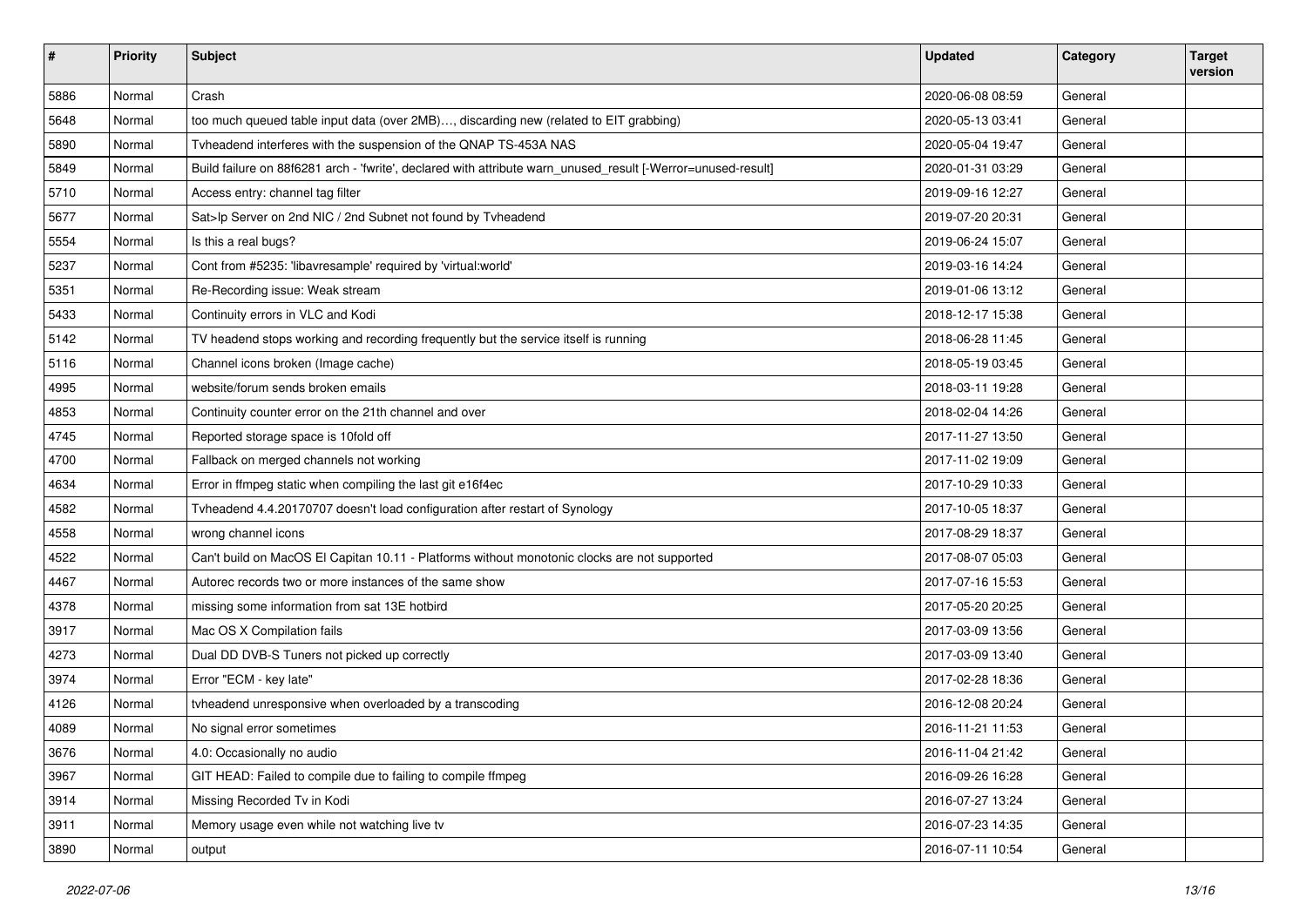| #    | <b>Priority</b> | <b>Subject</b>                                                            | <b>Updated</b>   | Category    | <b>Target</b><br>version |
|------|-----------------|---------------------------------------------------------------------------|------------------|-------------|--------------------------|
| 3871 | Normal          | Handle disappearance/reappearance of multiplexes/services more gracefully | 2016-06-24 18:14 | General     |                          |
| 3823 | Normal          | Recording can not be played                                               | 2016-05-25 10:36 | General     |                          |
| 3804 | Normal          | Gentoo portage compile error on 9364230 commit                            | 2016-05-19 15:47 | General     |                          |
| 3737 | Normal          | no writable keyring found                                                 | 2016-04-21 19:11 | General     |                          |
| 3684 | Normal          | Cant upgrade latest version                                               | 2016-04-13 12:21 | General     |                          |
| 3691 | Normal          | Is there any problem with the raspberry pi builds?                        | 2016-04-06 19:23 | General     |                          |
| 3620 | Normal          | Compilation error when using Android NDK                                  | 2016-03-10 09:06 | General     |                          |
| 3615 | Normal          | disable-libffmpeg_static and options                                      | 2016-03-09 08:32 | General     |                          |
| 3526 | Normal          | ffmpeg download link broken in build script?                              | 2016-02-13 18:50 | General     |                          |
| 3509 | Normal          | Cannot cross compile master                                               | 2016-02-05 11:10 | General     |                          |
| 3510 | Normal          | Freesat - Northern Ireland Bouquet's are missing.                         | 2016-01-21 00:00 | General     |                          |
| 3481 | Normal          | Licensing issue in a file                                                 | 2016-01-06 20:39 | General     |                          |
| 3305 | Normal          | Memory leak                                                               | 2016-01-03 20:42 | General     |                          |
| 3286 | Normal          | Major problems when DVB errors occurs (low signal into the DVB card)      | 2015-11-12 22:21 | General     |                          |
| 3193 | Normal          | duplicate detection                                                       | 2015-10-24 21:23 | General     |                          |
| 3157 | Normal          | High memory usage                                                         | 2015-10-19 20:24 | General     |                          |
| 3129 | Normal          | DVR Time Schedule records at wrong offset                                 | 2015-10-07 14:44 | General     |                          |
| 3076 | Normal          | Service priority ignored                                                  | 2015-09-13 21:12 | General     |                          |
| 2545 | Normal          | Transcoding apt build                                                     | 2015-01-12 09:29 | General     |                          |
| 2196 | Normal          | Unable to build: implicit function declaration COMP_zlib_cleanup          | 2014-12-20 20:57 | General     |                          |
| 2293 | Normal          | Missing help for DVR entries / autorec entries                            | 2014-09-12 09:25 | General     |                          |
| 1958 | Normal          | Document file html/config_xmltv.html is missing                           | 2014-01-31 14:16 | General     |                          |
| 6155 | Normal          | tsfix: The timediff for DVBSUB is big                                     | 2022-05-01 06:27 | <b>HTSP</b> |                          |
| 6160 | Normal          | Recordings for other users not returned by HTSP despite "view all"        | 2022-04-11 21:34 | <b>HTSP</b> |                          |
| 6089 | Normal          | DVBSUB packet not received on some Channels                               | 2021-10-26 14:28 | <b>HTSP</b> |                          |
| 5792 | Normal          | EAC3 stream disabled on htsp profile                                      | 2019-12-14 10:58 | <b>HTSP</b> |                          |
| 5636 | Normal          | DVBT2 mux HTSP streaming problems while PASS profile is OK                | 2019-09-18 08:05 | <b>HTSP</b> |                          |
| 5687 | Normal          | DVB-T2 taking so long to tune, then play                                  | 2019-07-20 17:34 | <b>HTSP</b> |                          |
| 5647 | Normal          | htsp connection lost if you are playing a dvr file when enter into webui  | 2019-06-09 13:30 | <b>HTSP</b> |                          |
| 5626 | Normal          | Abort recording does not update display                                   | 2019-05-10 11:39 | <b>HTSP</b> |                          |
| 5588 | Normal          | VLC is disconnectet right after connection                                | 2019-03-29 18:19 | <b>HTSP</b> |                          |
| 5574 | Normal          | recordings m3u shows recording from all users                             | 2019-03-13 19:14 | <b>HTSP</b> |                          |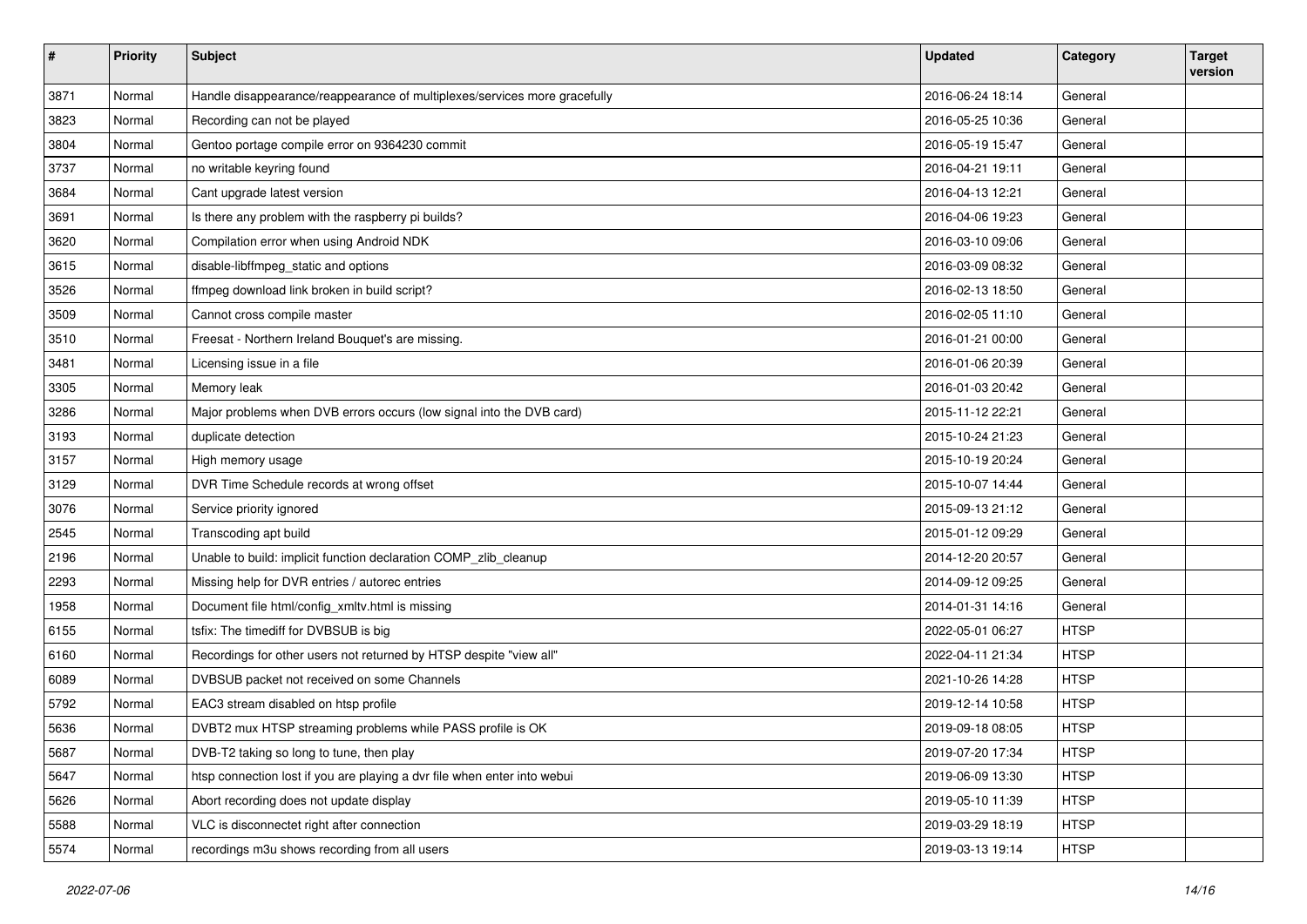| $\sharp$ | <b>Priority</b> | <b>Subject</b>                                                                                                                  | Updated          | Category       | <b>Target</b><br>version |
|----------|-----------------|---------------------------------------------------------------------------------------------------------------------------------|------------------|----------------|--------------------------|
| 5326     | Normal          | tyheadend stuck at DTS and PCR diff is very big and after this error pvr.hts says - Command hello failed: No response received. | 2018-12-25 17:30 | <b>HTSP</b>    |                          |
| 5098     | Normal          | Playback does not start with a GOP and as a result the video stream is not valid at the biginning of playback.                  | 2018-05-04 18:58 | <b>HTSP</b>    |                          |
| 5088     | Normal          | HTSP "epgQuery" method results are not sorted                                                                                   | 2018-04-29 16:33 | <b>HTSP</b>    |                          |
| 4885     | Normal          | VLC HTSP client can't acces                                                                                                     | 2018-02-11 20:36 | <b>HTSP</b>    |                          |
| 3610     | Normal          | Feature Request: Allow TvHeadend to supply EDL or other commercial skip formats to clients                                      | 2017-03-21 22:22 | <b>HTSP</b>    |                          |
| 4074     | Normal          | Different streaming profiles not handled correctly: Streaming profiles for HDTV or SDTV                                         | 2016-11-08 21:23 | <b>HTSP</b>    |                          |
| 4045     | Normal          | htsp stream hangs on "testing" and never starts                                                                                 | 2016-11-07 15:33 | <b>HTSP</b>    |                          |
| 3173     | Normal          | Connection from Kodi tyheadend PVR client crashes Tyheadend                                                                     | 2015-10-21 17:28 | <b>HTSP</b>    |                          |
| 2477     | Normal          | Unable to rename recordings over HTSP                                                                                           | 2014-11-14 17:06 | <b>HTSP</b>    |                          |
| 5244     | Normal          | Website: Favicon                                                                                                                | 2018-10-08 02:14 | Infrastructure |                          |
| 3866     | Normal          | Repository broken                                                                                                               | 2016-06-23 18:10 | Infrastructure |                          |
| 3559     | Normal          | Build stop working                                                                                                              | 2016-03-01 21:32 | Infrastructure |                          |
| 3252     | Normal          | Fedora rpm package                                                                                                              | 2015-11-04 16:47 | Infrastructure |                          |
| 2233     | Normal          | build process seems to b broken                                                                                                 | 2014-08-17 07:51 | Infrastructure |                          |
| 6036     | Normal          | IPTV Automatic Network streaming freezes after X minutes                                                                        | 2021-10-28 07:30 | <b>IPTV</b>    |                          |
| 6095     | Normal          | <b>IPTV</b>                                                                                                                     | 2021-10-26 10:31 | <b>IPTV</b>    |                          |
| 5905     | Normal          | Network interface setting ignored in IPTV mux                                                                                   | 2020-05-22 13:16 | <b>IPTV</b>    |                          |
| 5853     | Normal          | Ignore HTTP arguments + Ignore path components not working                                                                      | 2020-02-02 19:30 | <b>IPTV</b>    |                          |
| 5850     | Normal          | Tyheadend don't switch to the next service after timeout                                                                        | 2020-02-01 12:41 | <b>IPTV</b>    |                          |
| 5837     | Normal          | get.php being appended to every Mux name for IPTV Automatic Network                                                             | 2020-01-07 11:34 | <b>IPTV</b>    |                          |
| 5836     | Normal          | Mux and Service names not updating with IPTV Automatic Network                                                                  | 2020-01-02 21:47 | <b>IPTV</b>    |                          |
| 4384     | Normal          | Tvheadend stop streaming IPTV                                                                                                   | 2019-08-23 13:10 | <b>IPTV</b>    |                          |
| 5694     | Normal          | Server only cycle trough the 2 top priority services when they fails                                                            | 2019-07-26 20:47 | <b>IPTV</b>    |                          |
| 5670     | Normal          | why tv headend channels freez in channels change                                                                                | 2019-07-04 18:32 | <b>IPTV</b>    |                          |
| 5597     | Normal          | Tvheadend to kodi only shows the logos of the channels via htsp and only admin user                                             | 2019-04-11 10:26 | <b>IPTV</b>    |                          |
| 5049     | Normal          | No sound on some channels                                                                                                       | 2019-02-23 11:19 | <b>IPTV</b>    |                          |
| 5538     | Normal          | Import m3u-list from other Tvheadend-Server                                                                                     | 2019-02-14 11:45 | <b>IPTV</b>    |                          |
| 5537     | Normal          | Automatic network DIGEST autentification                                                                                        | 2019-02-12 12:24 | <b>IPTV</b>    |                          |
| 5520     | Normal          | Crsash -fault address?                                                                                                          | 2019-01-25 20:49 | <b>IPTV</b>    |                          |
| 5420     | Normal          | ipty freezing                                                                                                                   | 2018-12-30 09:33 | <b>IPTV</b>    |                          |
| 5419     | Normal          | ERROR]:tsfix: transport stream H264, DTS discontinuity. - No tracebility to mux                                                 | 2018-12-16 08:55 | <b>IPTV</b>    |                          |
| 5250     | Normal          | IPTV freeze after tens of seconds                                                                                               | 2018-12-07 08:35 | <b>IPTV</b>    |                          |